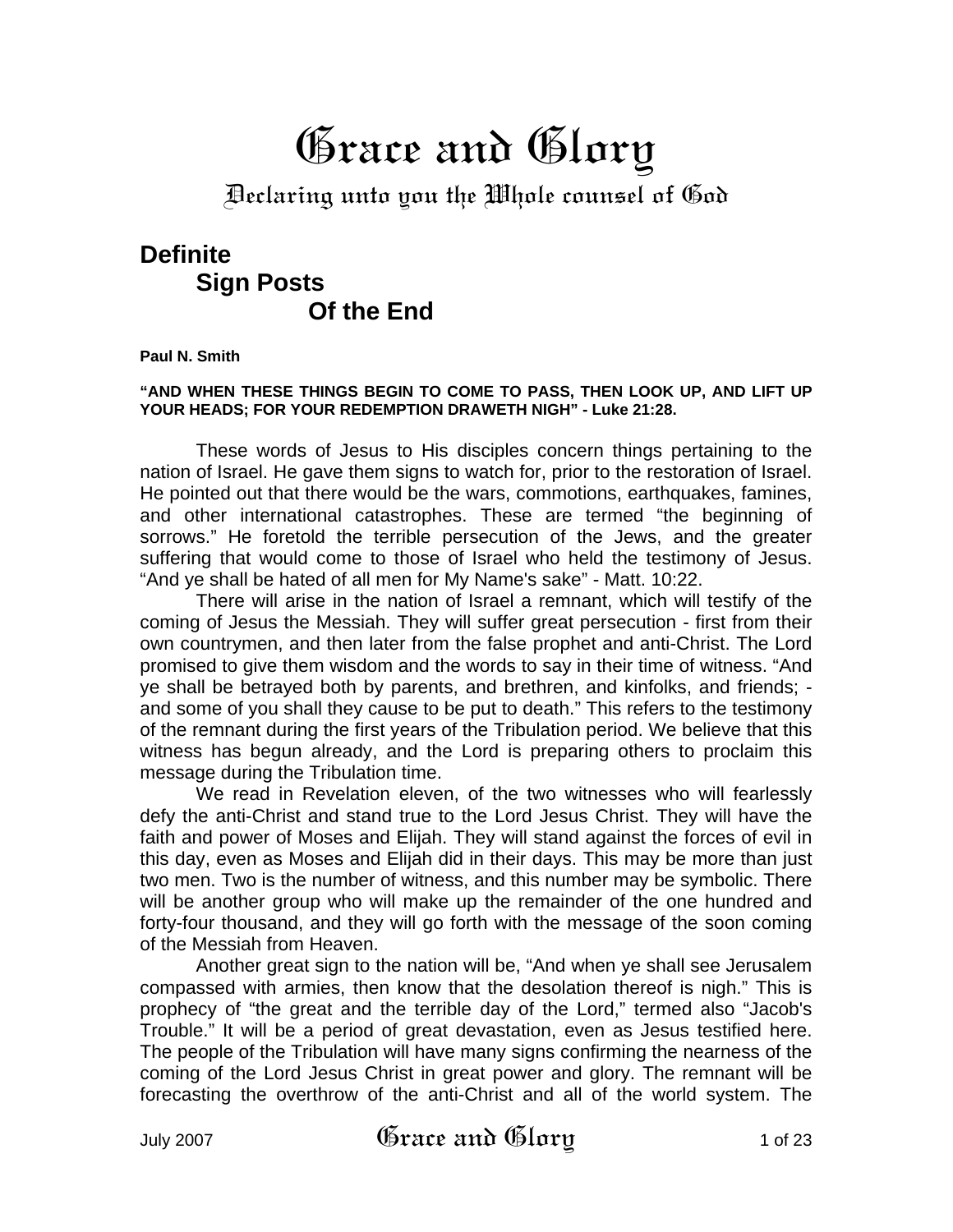unbelievers will become more ungodly and rebellious. The believers will become more steadfast in their declarations.

ISRAEL IS THE KEY TO WORLD PEACE. This has been said many times before, and it is still true. The articles in the Definite Sign Posts of the End have been telling for many years that Israel is God's Timepiece; and, we need to watch the movements concerning this nation, to learn of the nearness of Jesus' coming. This clock is chiming loud and clear today; and the message is, "Jesus is coming soon." The nations can never achieve what they hope for, without dealing with Israel. Peace, even false peace, will not come to them until they make a covenant with Israel. A few years ago, this seemed to many to be a fantasy; but, today, all nations acknowledge 'that the situation in the Middle East commands the most attention.

JESUS SAID, "WHEN THESE THINGS BEGIN TO COME TO PASS, THEN LOOK UP, AND LIFT UP YOUR HEADS; FOR YOUR REDEMPTION DRAWETH NIGH." Notice the word "BEGIN." It does not state, "When these things are all fulfilled, then look up." Israel can look up today, and lift up their heads, for their redemption draweth nigh. Their time of liberation from the hands of the Gentiles is here. All signs point to the soon coming of the Lord Jesus Christ. Formerly, we had only "the beginning of sorrows" signs, of the wars and rumors of wars. Lately, the other signs concerning Israel have come into view, and by this we know that our day on earth is about over.

IF ISRAEL'S DAY OF REDEMPTION IS SO NEAR, HOW MUCH NEARER IS THE RAPTURE OF THE OVERCOMERS! We know that Israel will not come into their day of blessing, until the Church is in her place in Heaven. We are overjoyed for Israel's prospect of redemption; and we know that they have waited so many years for the promises of God to be made real to them. The closer their day approaches, that much closer is ours. We will be in Heaven when many of these prophecies to Israel will be fulfilled. In fact, the covenant with the nations will take place after the overcomers are gone. This means that our day here is all but over. We can expect Jesus to return for His Bride any time. There are just a few minor details that must come to pass; but these may be present now, and we are not aware of them.

"And he shall confirm the covenant with many for one week ..." - Daniel 9:27. This "he" refers to the world empire, out of which the anti-Christ will come. The "many" refers to the nation of Israel, or its leaders. The signing of this agreement is, imminent. The nations are seeking a settlement between Israel and the Arabs. Why would the nations need to interfere in this struggle that seems to be between the neighboring countries? On the surface, it would seem to be only a border clash; but we know that the trouble goes far deeper than that.

From a natural viewpoint, we know that the great world powers have many investments in these countries. We also know that, if one country could control the Mediterranean, it would be almost invincible as a world power. There is also another viewpoint, and that is God's. He has purposes for Israel, and the other nations must come into line either willingly or by force. The Lord has already predicted what will come to pass, and it is unfolding before our eyes right now.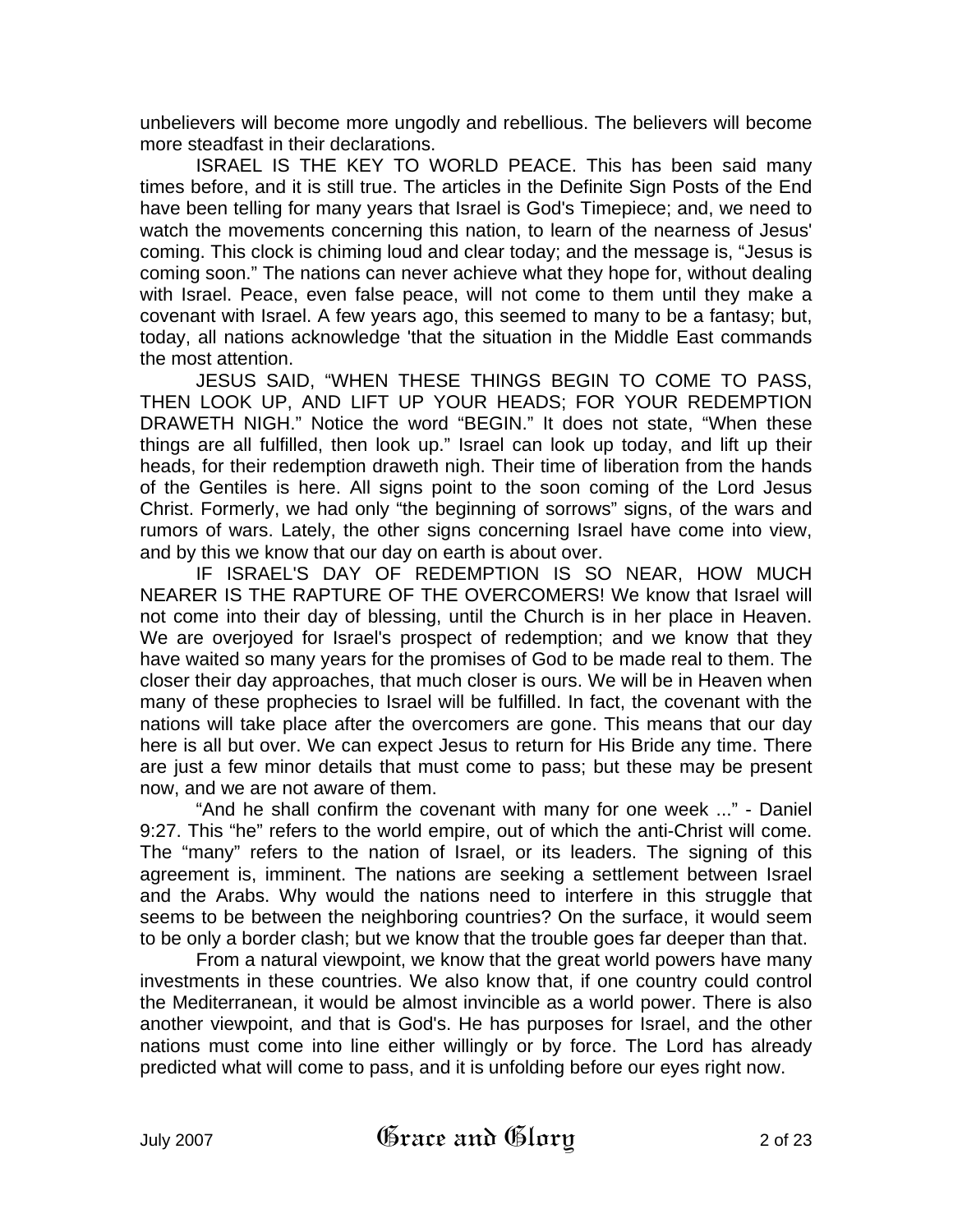WE CANNOT PREDICT THE DAY AND HOUR OF THE LORD'S COMING FOR THE BRIDE. We can tell the times and seasons, however; and this is what we are doing. The Day of the Lord will begin with the signing of a treaty between Israel and the nations. This will signify the end of Gentile times. When the nation of Israel enters into an agreement with the nations, it will be in rebellion of Christ's Kingdom. Jesus will be crowned King in Heaven, seven years before He is revealed to the nations. Between Revelation four and nineteen, there is a period of almost seven years.

There will be momentous things happening, both in Heaven and earth, during this period of time. Jesus will be crowned in the presence of the full overcomers (the Bride) and the rest of the heavenly bodies. At the same time, Israel will enter into covenant relationship with the nations, instead of turning their cause over to the Lord. Satan will be raging in heaven because Jesus has been crowned, and because more mortals have become immortal. The nations will be raging upon earth in rebellion against Christ's Kingdom in Heaven.

The Tribulation will be fierce. The true believers will be suffering as they did in the early Church. Martyrdom will again be common. "... And in the midst of the week he shall cause the sacrifice and the oblation to cease, and for the overspreading of abominations he shall make it desolate, even until the consummation, and that determined shall be poured upon the desolate" - Daniel 9:27. At this time, Satan will have filled the person known as the anti-Christ; and he will cause all worship to cease except that of himself. He will have an image placed in the temple in Jerusalem, and all people must acknowledge him as sovereign.

This blasphemy will bring on greater tribulation; and there will be a period of almost three months in which suffering and death will be general. It will be during this time that the nations will gather around Jerusalem to battle. This will culminate in the battle of Armageddon, and blood will run freely. The Lord Jesus Himself will descend in power and glory and put an end to the bloodshed, or "no flesh should be saved."

Knowing these things, we should be wide-awake and looking for our Savior to come. "But ye, brethren, are not in darkness, that that day should overtake you as a thief." If Jesus is speaking to hearts of Israel today, and bringing them to an awareness of His coming, surely He is speaking to the hearts of those who will be with Him in Heaven. We must be ready before Israel is. If we are not awake now, it may be too late to get ready later. There is a limit to God's patience and longsuffering. He is not bound by time, as we are; but He does have certain purposes to perform, and He is on a definite schedule as far as they are concerned.

We are part of His purposes, and the prospect of being with the Lord fills our souls with glory. We will soon be taken out of this world which has become so foreign to us. We are not looking and expecting to find peace and happiness in this world. Our joy comes from the Lord, and the hope of being with Him. We, too, are waiting for our redemption - the redemption of our bodies - Romans 8:23. "The Spirit itself beareth witness with our spirit, that we are the children of God: And if children, then heirs; heirs of God, and joint-heirs with Christ; if so be that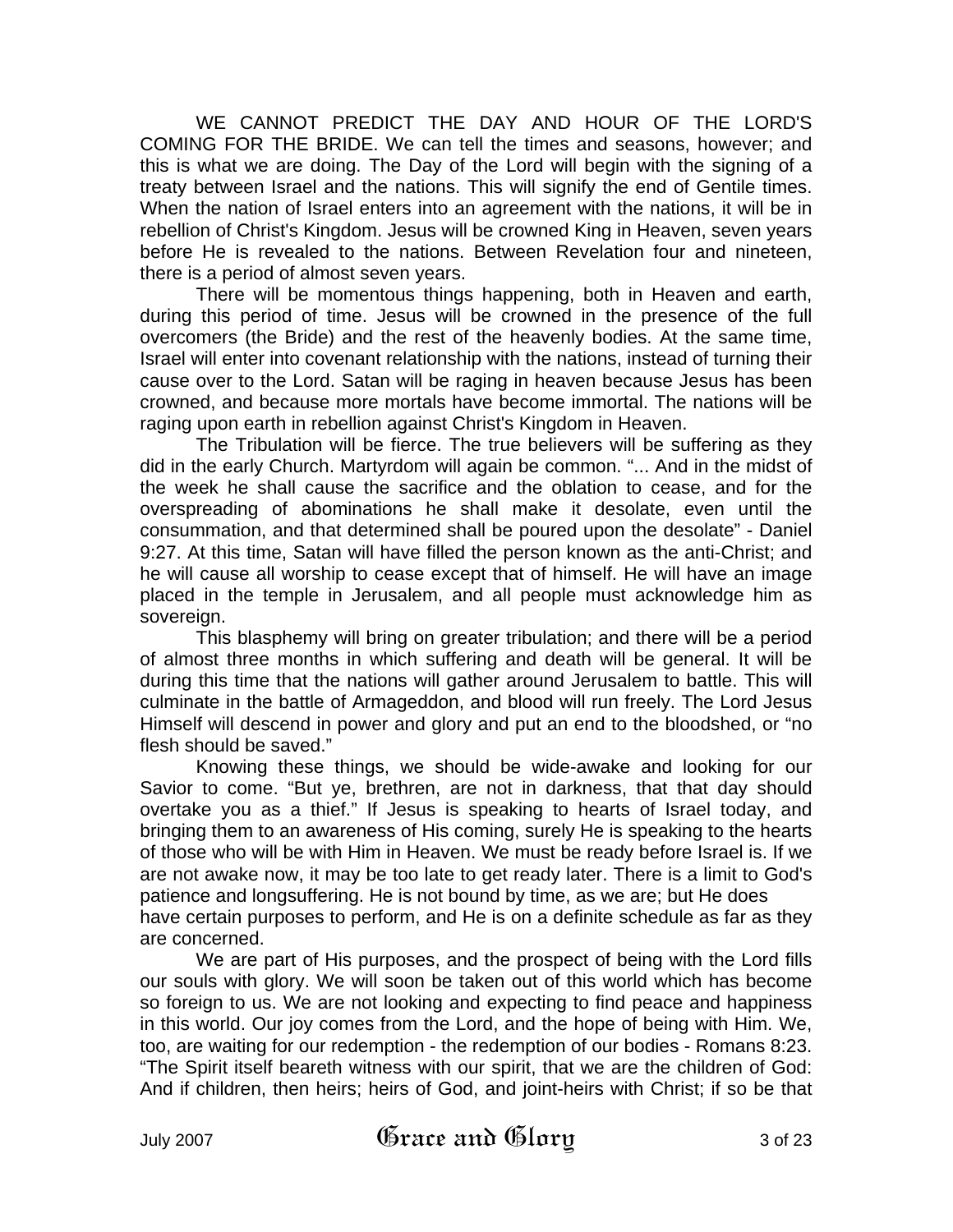we suffer with Him, that we may be also glorified together. For I reckon that the sufferings of this present time are not worthy to be compared with the glory which shall be revealed in us" - Romans 8:16-18.

There are many signs that tell us the Day of Christ is at hand. The national signs, the religious, the moral conditions of mankind, have been reviewed from time to time. None are as timely as those concerning Israel. We keep our eyes upon that little country. We pray for them individually and as a people. We are interested in the Lord's interests. We want to be a part of His purposes - not only those which concern us, but for Israel and the nations as well. We will not be here much longer to tell others about the Scriptures. We will not be publishing the Truth much longer. Our day is almost over. We will enter another phase of our life - much more exciting and glorious than we can imagine. We will enter into reality, when we leave this world. Our spirits will be loosed from these bodies of limitation, and we will have bodies that will fit the spirit within. "For now we see through a glass, darkly (as a riddle); but then face to face: now I know in part (imperfectly); but then shall I know even as also I am known" - I Cor. 13:12. Who would not trade his lowly position on earth for that glorious position in Heaven! From the dung-heap of earth to the throne-room in glory, that will be our change! **Jesus is coming soon!**

## **"Who Gets the Dog?"**

A clergyman was walking about his neighborhood and came upon a group of boys, between 10 and 12 years of age. They were surrounding a dog, and concerned lest the boys were hurting the dog, went to them and asked, "What are you doing with that dog?"

One of the boys replied, "He's just an old stray in the neighborhood. We all want him, and decided on a way to see who will get him. Whichever one of us can tell the biggest lie will get to keep the dog."

The reverend was taken aback. "You boys shouldn't be having a contest telling lies!" he exclaimed. He then launched into a ten-minute sermon against lying, beginning with, "Don't you boys know it's a sin to tell a lie?" He ended with, "Why, when I was your age, I never told a lie!"

There was dead silence for a minute. Just as the reverend was beginning to think he'd gotten through to them, the smallest boy gave a deep sigh and said, "All right, give him the dog."

\* \* \* \* \* \* \* \* \* \* \* \* \* \* \* \* \*

- If we could merit our salvation, Jesus would not have died to provide it.
- When we sow seeds of sin, we can count on a harvest of judgment.
- Repentance means hating sin enough to turn from it.
- The only leader worth following is one who is following Christ.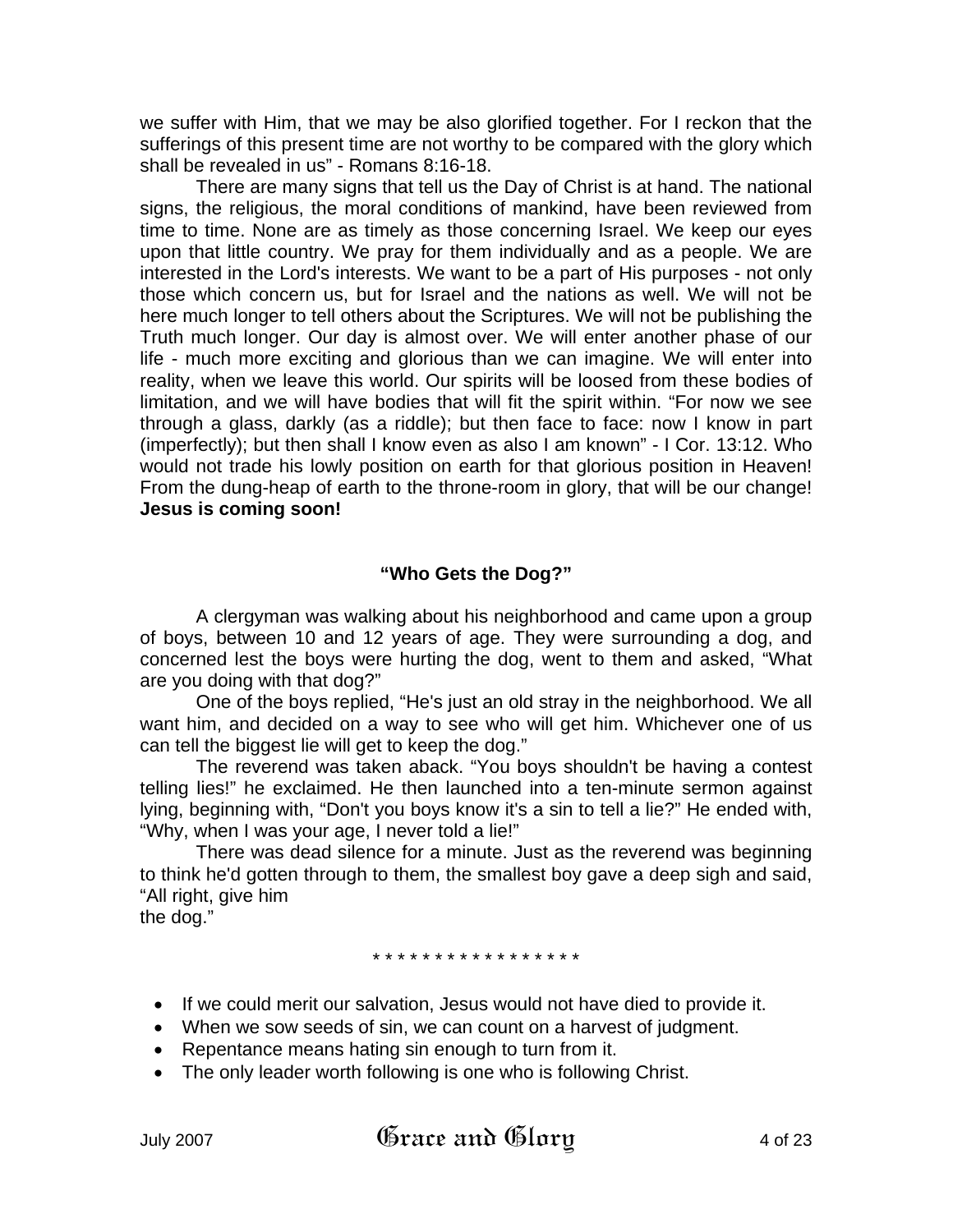## **JESUS, THE JUDGE**

#### A. S. Copley

#### (Continued from June, 2007 Issue)

#### LABORERS CONTRASTED

**"Now if any man build upon this foundation gold, silver, precious stones, wood, hay, stubble; every man's work shall be made manifest: for the day shall declare it; because it shall be revealed by fire, and the fire shall try every man's work of what sort it is. If any man's work abide, which he hath built thereupon, he shall receive a reward. If any man's work shall be burned, he shall suffer loss, but he himself shall be saved, yet so as by fire." (I Corinthians 3:12-15)** 

The "Day" mentioned here, that shall declare, or make manifest the character of every man's work, is the "Day of the Lord;" that is, the period of His Kingship. There is nothing said about the saints being judged on that day; rather, the decision of the Judge will then be declared publicly. We read in the next chapter, that the hidden things of darkness will be brought to light. The counsels of the heart will be disclosed. It will then be made known why the Lord, the righteous Judge, made difference between saint and saint, and pronounced certain sentences upon certain believers. It will also appear plain why saints go in different classes today and cannot all work as one grand, victorious and harmonious band.

"The fire shall try every man's work of what sort it is." That fire is burning now. Our works are being tried now. My ministry, as to whether I am building with Scriptural material, has been severely tested all my days. Note what follows our labors: "If any man's work abide which he hath built thereupon (i.e. on Christ), he shall receive a reward." The labor of the one who builds with gold, silver, precious stones, shall abide, because these substances which are mined from the Word of God, are enduring. Where does it abide? In the hearts of the people who receive and believe. If we put Christ into men's minds and hearts, He will abide there. If we unfold the Scriptures and rightly divide the Word of God, that will abide. If we feed the lambs and sheep, they will grow up into Christ, and our work will abide, no matter what tests of flame may arise. Such saints will stand for the Truth under all circumstances. There have been many people who have been rooted and grounded in the Truth, and they have gone out with the Message, and stand alone in difficult places, fighting the good fight of faith. The Candlestick Examiner is judging them now, as well as others, and judging our work also. In the Day of the Lord, it will be made manifest with what kind of material we have built.

#### **Paul's Witness as a Racer**

"Brethren, I count not myself to have apprehended; but this one thing I do; forgetting those things which are behind and reaching forth unto those things which are before, I press toward the mark (goal) for the Prize of the high calling of God in Christ Jesus" (Philippians 3:13-14). In this chapter, Paul recites his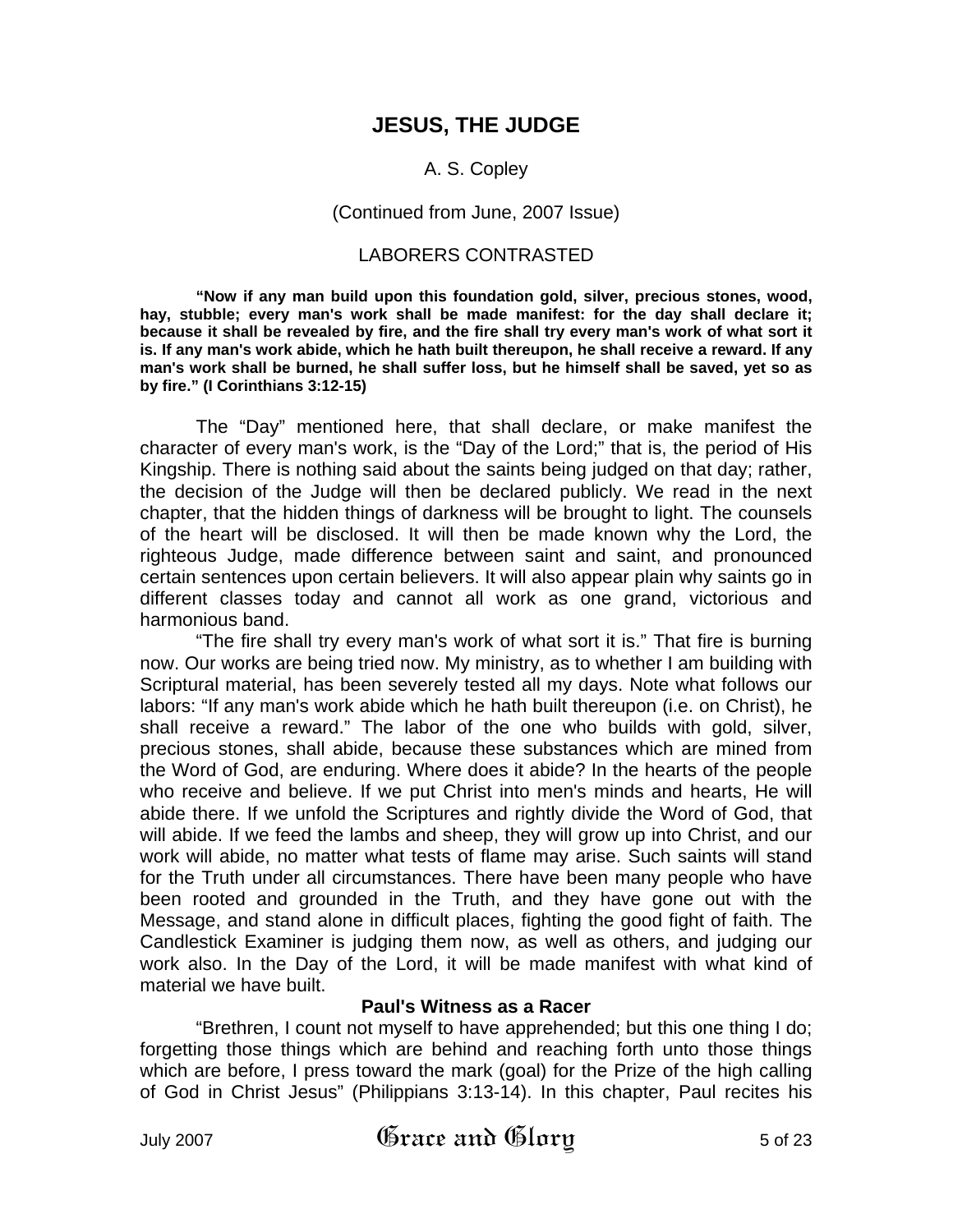experience on the race course. He saw the Prize at the end of the race. He had not yet reached that goal; neither was he sure that he would, but he was full of hope, exclaiming: "If by any means I might attain," or arrive at the goal, "the resurrection out from among the dead." He knew that the resurrection of the just, in which he was included, was certain, but he knew that he must run victoriously the race in order to arrive at the goal of the out-resurrection; that is, to be raised ahead of other sainted dead. Therefore, he put himself on record as a sample racer: "Be ye followers (imitators) of me as I follow Christ." His heart was fixed on the Prize, to win Christ as Bridegroom. He pressed past every obstacle, and encouraged us to follow him.

"Let us therefore as many as be perfect, be thus minded: and if in anything ye be otherwise minded, God shall reveal even this unto you. Nevertheless, whereto we have already attained, let us walk by the same rule, let us mind the same thing." The one perfection, the resurrection, Paul had not yet reached; but he was enjoying the perfection of heart in Christ, and so are others. He lived with a single eye to God's glory. If there is an unknown hindrance for anyone running the race, the Lord will make it known to the earnest soul. It is the highest will of God to win the Prize, Christ as our Beloved Bridegroom; hence the Father in all His love and power will enable us to win. He called and anointed the Apostle Paul to teach this superlative and climacteric truth, and appointed him to set the pace for other racers.

### **PAUL'S TESTIMONY OF THE END**

"For I am now ready to be offered, (I am already being poured out), and the time of my departure is at hand. I have fought the good fight; I have finished the course; I have kept the faith" (II Timothy 4:6-7). Paul knew at this point that when the end came, the race was won. He had yielded to the righteous judgment of the Lord day after day, so that he missed nothing that he needed to know, to make the grade. He knew that he was ready to depart, because he had done three things: "fought, finished, kept." Was he guessing? Or boasting? No. He wrote to the church at Corinth, saying, "I judge not myself; the Lord judges me" (I Corinthians 4:3-4).

The Lord had watched his believing, his fighting and running, and judged him blameless. The Father revealed Christ in Saul of Tarsus. The New Covenant body of truth was also revealed to him, as he walked in the Spirit. Now at the end, the faithful Lord who appeared to him on the road to Damascus, revealed to him that his career was satisfactory. Every step of his new life was by revelation. The Judge had done His work. Sentence was pronounced. The verdict was - he fought the good fight; he finished the course; he kept the faith. The judgment seat traveled with the racer. We read of no judgment for Paul after his death, but we do read of a glorious reward: "Henceforth, there is laid up for me a crown of righteousness, which the Lord, the righteous Judge, shall give me at that day: and not to me only, but unto all them also that love His appearing." Paul was not only fully assured of the past, but of the future also. While yet in his earthly body, he knew what his heavenly reward would be. He saw a crown, without a judgment seat ahead. He wrote, "the day shall declare it." He had a look into that day before he reached it. His testimony is on record to encourage all his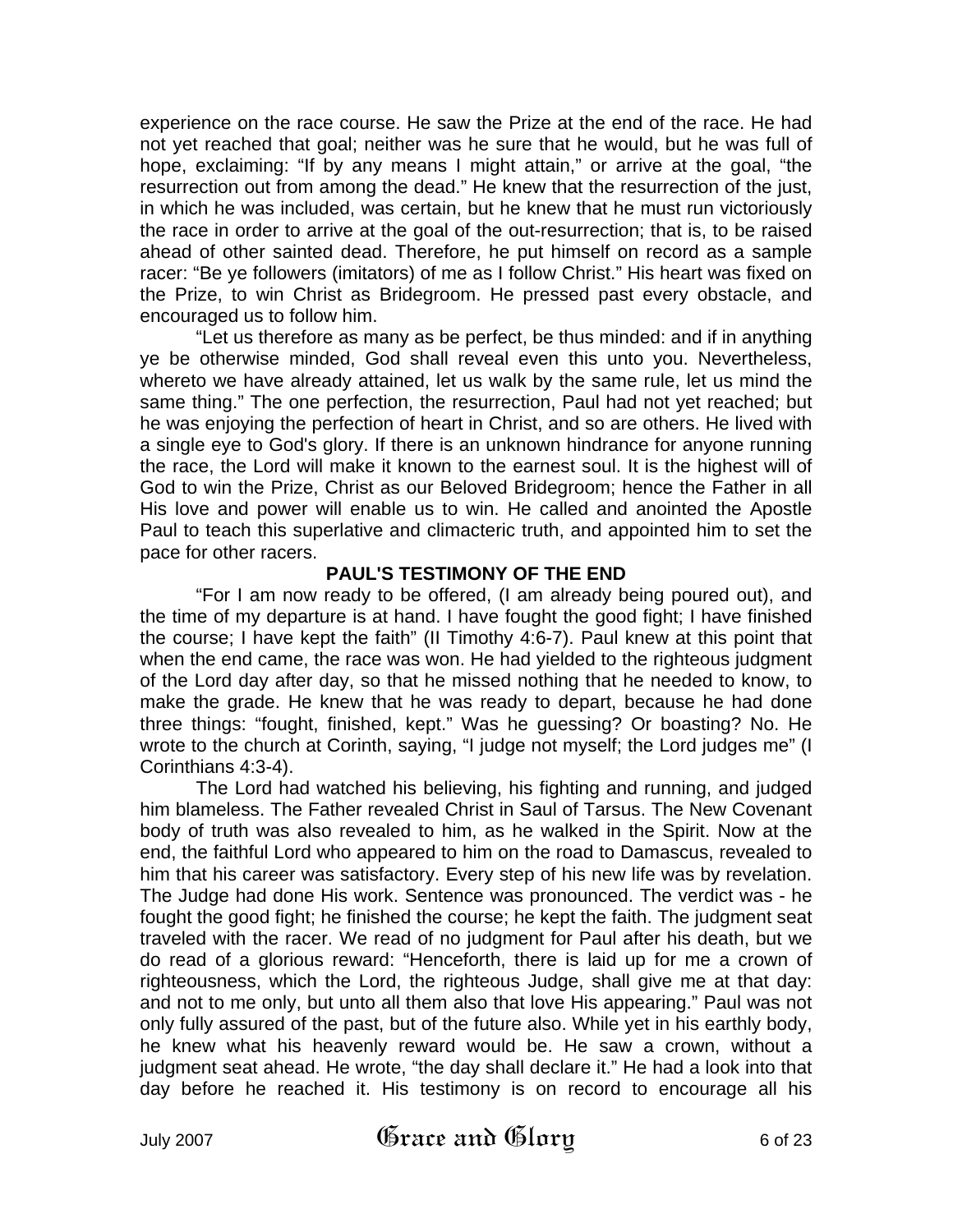followers. We know that it is possible to run and to win. He assures us that the reward is for all those who run the race with Paul. The righteous Judge will deal squarely with every saint. If we yield to the criticism and correction of our Head, given to us when we read or hear the Word, we will run triumphantly. But, if we sit on the judgment seat against the Divinely-appointed minister and teacher, and against other saints, we will lose out and miss the Prize. Oh, let us profit by Paul's experience! Let us yield to every conviction of the Truth and the prompting of the Spirit! Let us run that we may obtain!

#### **VERDICT OF THE JUDGE**

"And unto the angel in Philadelphia write, These things saith he that is holy, He that is true, He that hath the key of David, He that openeth and no man shutteth, and shutteth and no man openeth; I know thy works: behold, I have set before thee an open door, and no man can shut it; for thou hast a little strength and hast kept My Word, and hast not denied my Name" (Revelation 3:7-8). Each of those seven letter begins by saying, "I know thy works." The Lord knows whether they were good, or bad. How does He know if He is not walking in the midst of the churches as a Judge? He found five of the assemblies faulty, and pronounced sentence against them. He found no blame against either Smyrna or Philadelphia. The judgment of those churches occurred day by day, just as it did with the Apostle Paul. The items of commendation could also be said of Paul. Some saints today, like Paul, see the open door by faith, because they are fulfilling the Philadelphian requirements for translation. They simply need to hold fast to that which they have, that no man take their crown. What an encouragement and comfort.

Let us follow Paul who held fast to the Truth. He held fast to the place that God had given him in the Body. He held fast to the honor bestowed upon him, as the steward of the mysteries of Christ and the chief apostle of this age. He held fast to the hope of the out-resurrection, out from among the sainted dead. Thus, he will lead the Smyrna overcomers from the tomb, just a little ahead of the translation of the Philadelphia overcomers. Paul allowed no man to take his crown. He permitted no one to throw anything across the racetrack to hinder his progress. If there was a hindrance, he leaped over it.

We are certainly in that hour, when it is needful to press on with vigor. We must slay all the "Amalekites" and "king Agag." We must be unsparing against the finest and nicest of the flesh. Everything pertaining to the old creation must go. Let us judge our own old man and yield continually to the Word of instruction and correction. Then, we shall win! There is no reason why we may not live victoriously, with Calvary back of us - Christ's daily intercession for us - the working of the Holy Spirit within us - the fellowship of other racers to encourage and comfort us - and the hope of Jesus' soon coming to spur us on. Why may we not live, so that the Righteous Judge will say to us, "thou hast a little power; thou hast kept the word of my patience; thou hast not denied my Name; thou hast fought the good fight; thou hast finished the course; thou hast kept the faith"? Oh, let us run that we may obtain! The just reward will be certain.

> The End \* \* \* \* \* \* \* \* \* \* \* \*

July 2007  $\qquad$   $\qquad$   $\qquad$   $\qquad$   $\qquad$   $\qquad$   $\qquad$   $\qquad$   $\qquad$   $\qquad$   $\qquad$   $\qquad$   $\qquad$   $\qquad$   $\qquad$   $\qquad$   $\qquad$   $\qquad$   $\qquad$   $\qquad$   $\qquad$   $\qquad$   $\qquad$   $\qquad$   $\qquad$   $\qquad$   $\qquad$   $\qquad$   $\qquad$   $\qquad$   $\qquad$   $\qquad$   $\qquad$   $\qquad$   $\qquad$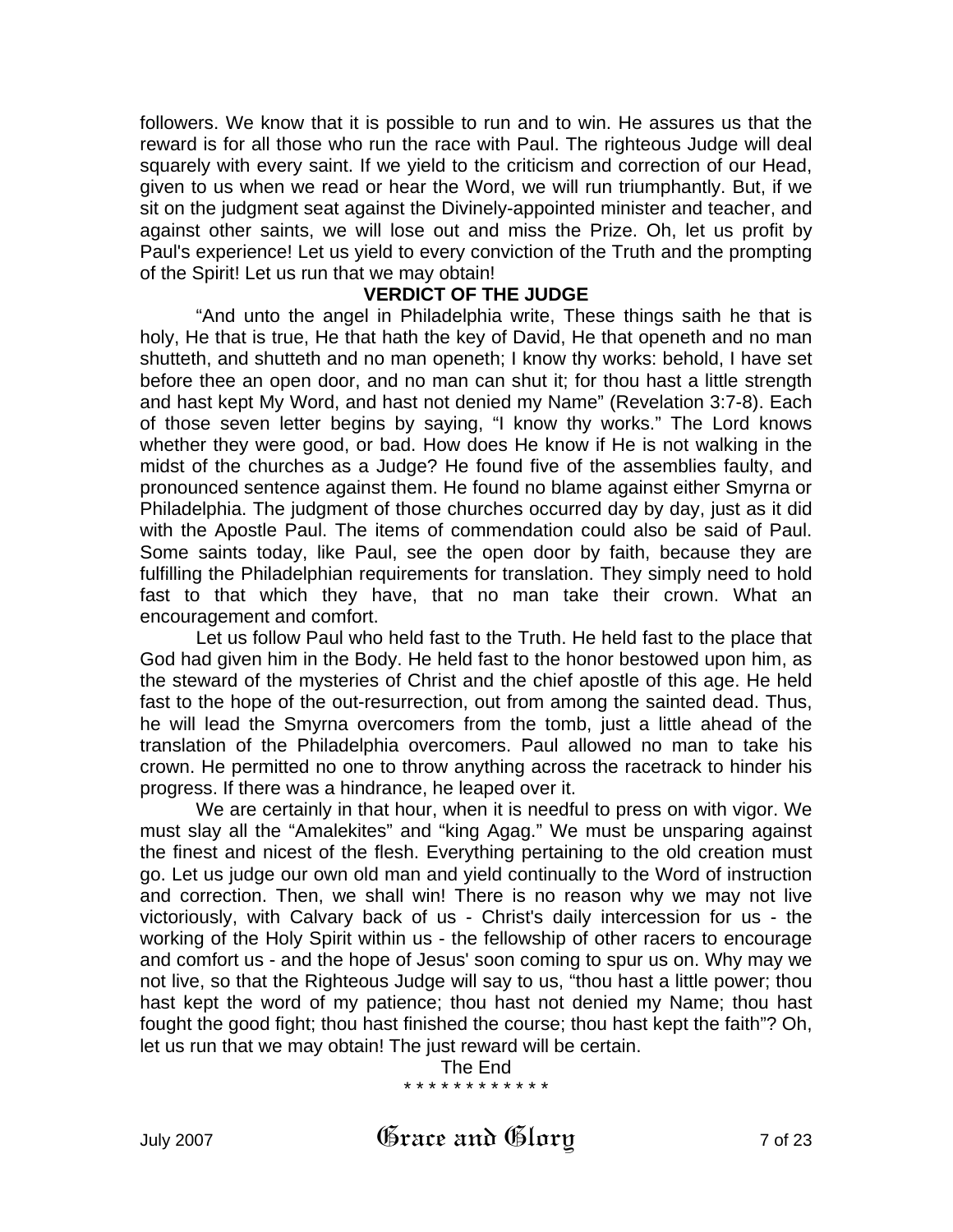# **Christ My Prize**

If I may but win Him, if Christ I may gain; I care not how hot is the fire. Though dark be the way and though stormy the day; The Christ is the Prize I desire.

I've counted the cost, yes, I've counted the cost – The lost of all earth-winning gain. The cross I will bear, and His sorrow will share, That jointly with Him I may reign.

His cup I am drinking, His cup I will drink; For this is the price I must pay. Though pleasure it cost and all Egypt is lost, I'll go ev'ry step of the way.

For thus would I know Him; His suffering know, Be found in His fullness as mine. In fellowship deep, the good harvest to reap; United in wedlock Divine.

(From Grace & Glory Hymnal)

# **COUNTERFEITS**

Question: Did you ever see a counterfeit ten-dollar bill? Answer: Yes. Question: Why was it counterfeited? Answer: Because a ten-dollar bill was worth counterfeiting. Question: Was the ten-dollar bill to blame? Answer: No. Question: Did you ever see a scrap of brown paper counterfeited? Answer: No. Question: Why? Answer: Because it was not worth counterfeiting. Question: Did you ever see a counterfeit Christian? Answer: Yes. Lots of them. Question: Why was Christianity counterfeited? Answer: Because it was worth counterfeiting. Question: Was Christianity to blame? Answer: No. Question: Did you ever see a counterfeit unbeliever? Answer: No, never. Question: Why?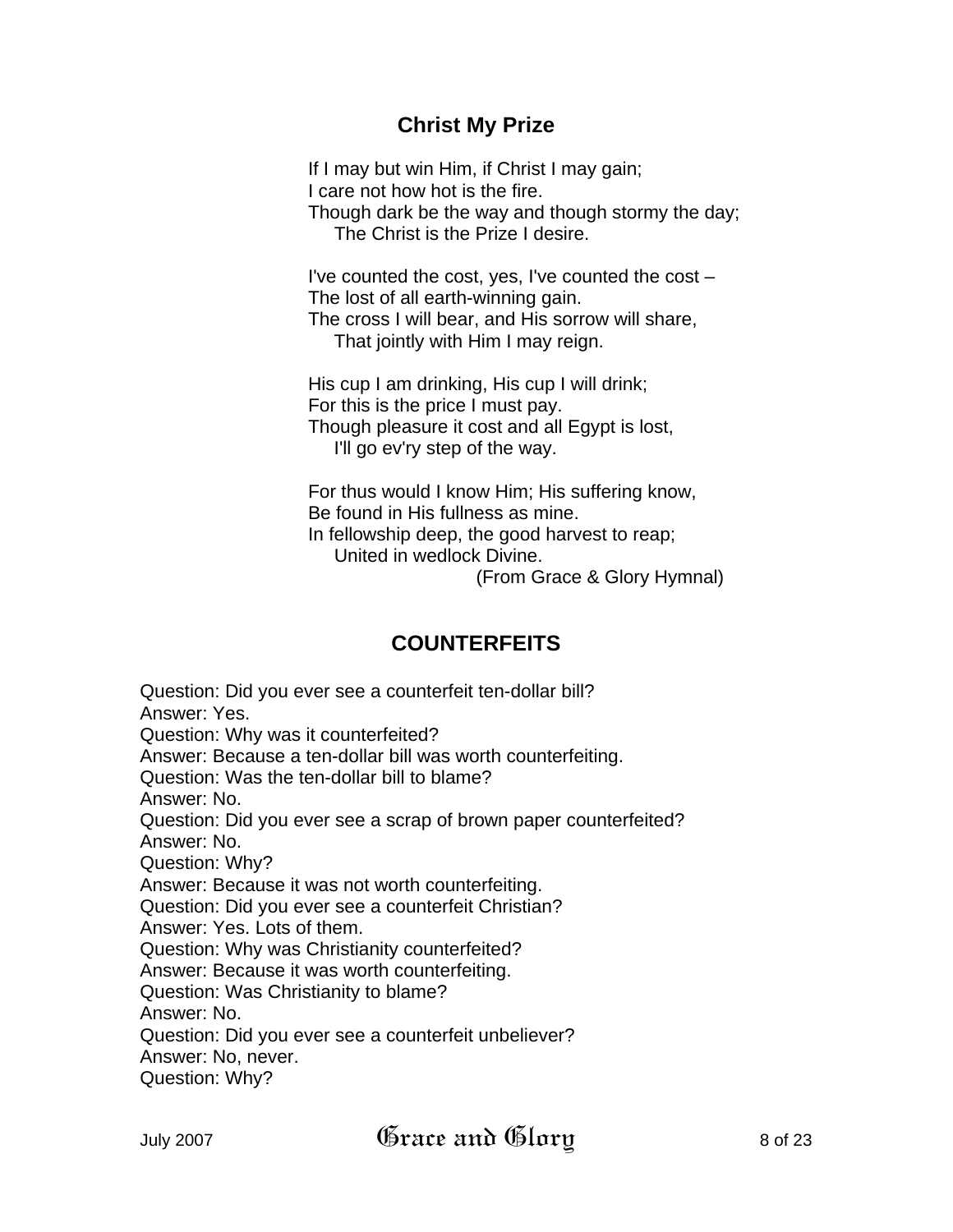"A little while!" Our Lord shall come, And we shall wander here no more; He'll take us to our Father's home, Where He for us has gone before, To dwell with Him, to see His face, And sing the glories of His grace. ' A little while!"He'll come again: Let us the precious hours redeem; Our only grief to give Him pain, Our joy to serve and follow Him: Watching and ready may we be, As those who long their Lord to see. "A little while!" 'Twill soon be past: Why should we shun the shame and cross? O let us in His footsteps haste, Counting for Him all else but loss; Oh, how will recompense His smile The suffering of this little while! "A little while!" Come, Saviour, come! For Thee Thy Bride has waited long: Oh, take Thy wearied pilgrims home, To sing the new eternal song, To see Thy glory, and to be In everything conformed to Thee! James G. Deck

## **EDITOR'S REFLECTIONS:**

**"And the Lord God said, It is not good that the man should be alone; I will make him an help meet ... And the Lord God caused a deep sleep to fall upon Adam and he slept: and He took one of his ribs and** 

**closed up the flesh instead thereof, and the rib, which the Lord God had taken from man, made (builded) He a woman, and brought her unto the man. And Adam said, This is now bone of my bones, and** 

**flesh of my flesh: she shall be called Woman, because she was taken out of Man. Therefore shall a man leave his father and his mother, and shall cleave unto his wife: and they shall be one flesh. " - Genesis 2:18-24.**

What a Scripture for an editorial! Are these verses relevant to our day and our needs? Are they so important to warrant special notice of them? Most emphatically, Yes! Without a complete knowledge of what these Scriptures are teaching, we will flounder around in our Christian experience without any spiritual direction. This is the most important message for this day. No, this is not a symposium on the successful marriage and harmony in the home. This is a message that affects our relationship to our Lord Jesus Christ. It is, indeed, a message of harmonious relationship between Husband and Wife-in this case, between Christ and His Bride.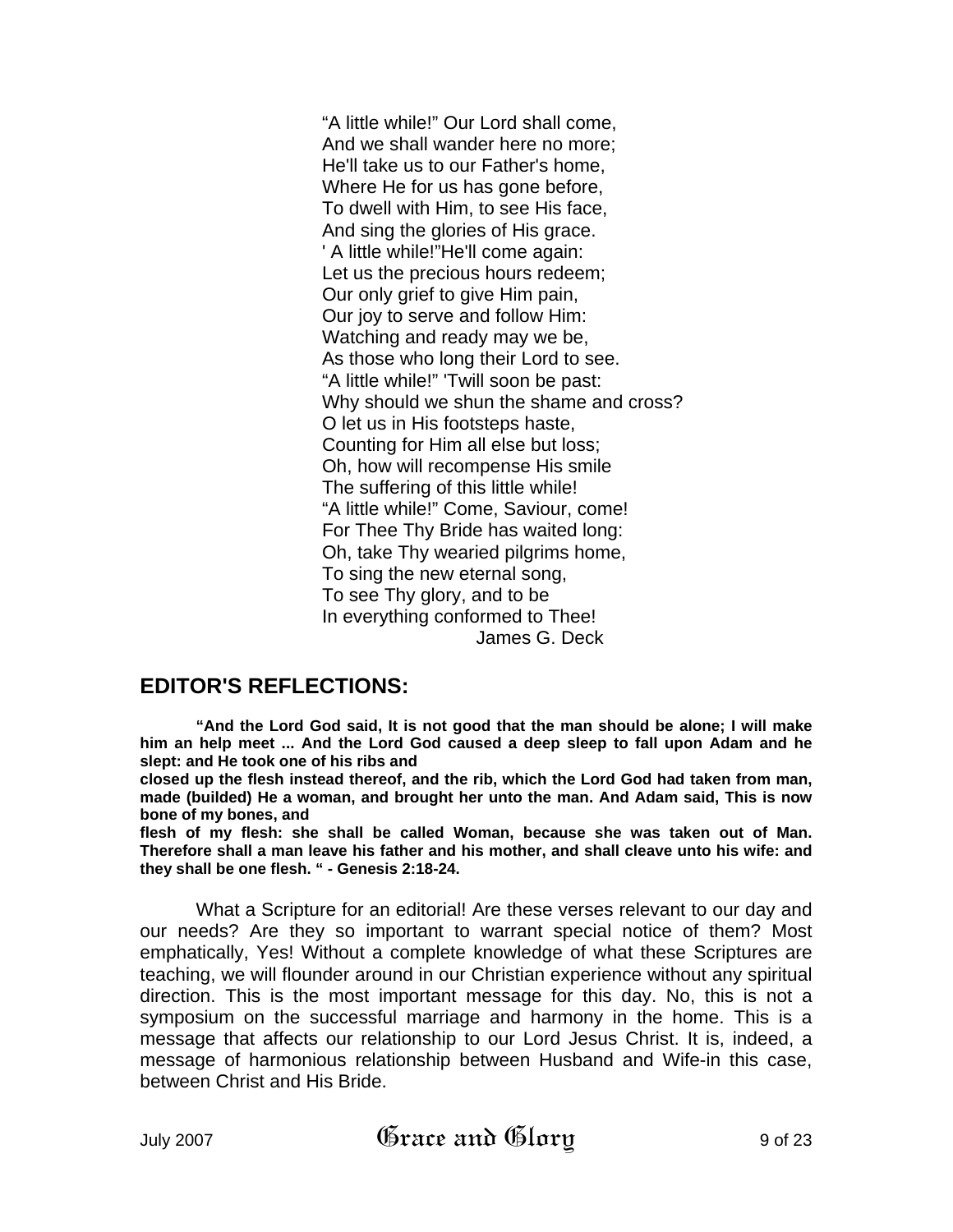Space prohibits a complete commentary on these verses, so a few will have to suffice. Forget that this is speaking to the first Adam and his wife, Eve. Adam spoke prophetically, anyway, when he said a man shall leave his father and mother and cleave to his wife, since he could not say this of himself. He spoke of a provisional relationship, and he indeed had to prove his words when Eve submitted to the serpent's suggestion and ate of the forbidden fruit. He knew they were one, and when she fell, he had no other recourse but to follow.

Now, let us think only of Christ and His Bride. It is not good that the Lord takes divine dominion alone. He must have "His Woman" with Him when He reigns over heaven and earth for a thousand years. God is taking a "rib" out of the whole Body of Christ, and with this portion of that body, He is building a Wife for His Son. Adam's body was functional after the rib had been removed; so Christ's Body of people will not be hindered by the removal of that group of people who will make up His Bride. It functions very well without the "rib portion" today. In fact, most of the religious activity-that activity which is so evident and prominent-is being done through the "ribless" Body of people, the Church.

If you are a part of that "rib company" you will know because this bridal message is revealed only to those who will be receptive to it. The whole Church will not constitute the Bride of Christ; only a very small portion. The Bride will be made of those people who believe that they are truly one with Christ. As we said, at first, Adam knew only this oneness in theory. A little later he experienced that oneness. He could not be, be separated from his Woman which God builded for him.

What a beautiful picture of Christ! He could not be satisfied without His Bride, though fallen and in sin. He also knew that dominion was given to male and female, and He must have a wife who could share that responsibility with Him. He put on human clothes, lived and ministered on earth for a short time, but His real purpose was to die on the cross, being made sin that His beloved one could ascend to his level. He had to leave His glory in order to lift her up to his height. Of course, He died for people, and millions have, believed unto salvation and forgiven of sins; but very few hear the call to bridehood.

The Apostle Paul espoused the whole Church as a chaste virgin to Christ, and it would have pleased God immensely if the entire Body of Christ were in this company; but as Paul feared, so it has happened. Satan has blinded the eyes of believers and has corrupted their minds from the simplicity of this message, They have been taught contrary to the Scriptures, and thus have been hindered from taking the place which they might have had. What a shame! Millions have been robbed of that wonder place of reigning with Christ.

But some have heard the call and are letting the Father "build" them into a suitable person to be called the Bride of His Son. The Holy Spirit reads the hearts of all men and knows who will yield and be pliable in the hands of the Master Builder. Being in the Bride of Christ does not come just by accepting Him as Savior. It takes a willingness, a yieldedness, a supreme love, an experimental oneness. It is a "husband wife" relationship. Read Ephesians 5:15-33. Christ is return soon to take those people who are ready away with Him. Then He will be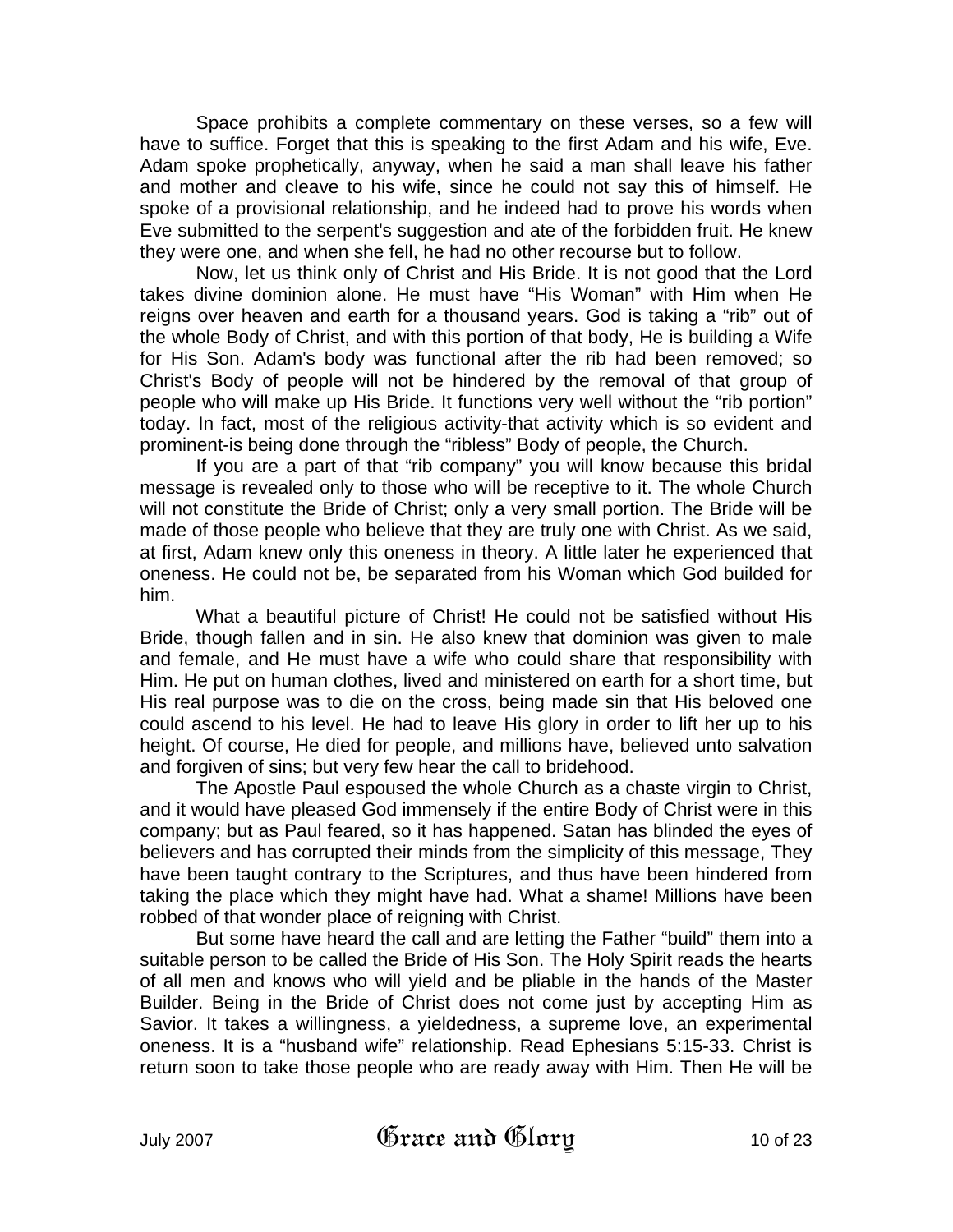crowned and His wife will be by His side. Now, see why this message is so important?

'Tis near that glad and holy day, When Christ shall call His Bride away, From east and west in raiment gay, Changed in the twinkle of an eye.

Oh, hour of bliss when we shall hear, The trumpet peal so loud and clear, And sail away to yonder sphere, Changed in the twinkle of an eye.

Then we shall see our Bridegroom's face, And praise Him for abundant grace, That brought us to perfection's place, Changed in the twinkle of an eye.

And He shall own His Bride so fair; For she shall stand in favor rare, His throne in glory she shall share, Changed in the twinkle of an eye.

In a moment we will go, Leaving everything below, In a moment we will rise, Meet the Bridegroom in the skies,

Changed in the twinkle of an eye. We'll ascend that very day, Laughing shouting on the way, Changed in the twinkle of an eye.

# **The Forgotten Feast**

#### **Gene Hawkins**

**"And all the congregation of them that were come again out of the captivity made booths, and sat under the booths; for since the days of Joshua the son of Nun unto that day had not the children of Israel done so. And there was very great gladness." -- Nehemiah 8:17** 

This ritual is a part of the Feast of Tabernacles which was observed on the 15th day of the 7th month. According to Leviticus 23:34-44, it was two-fold, in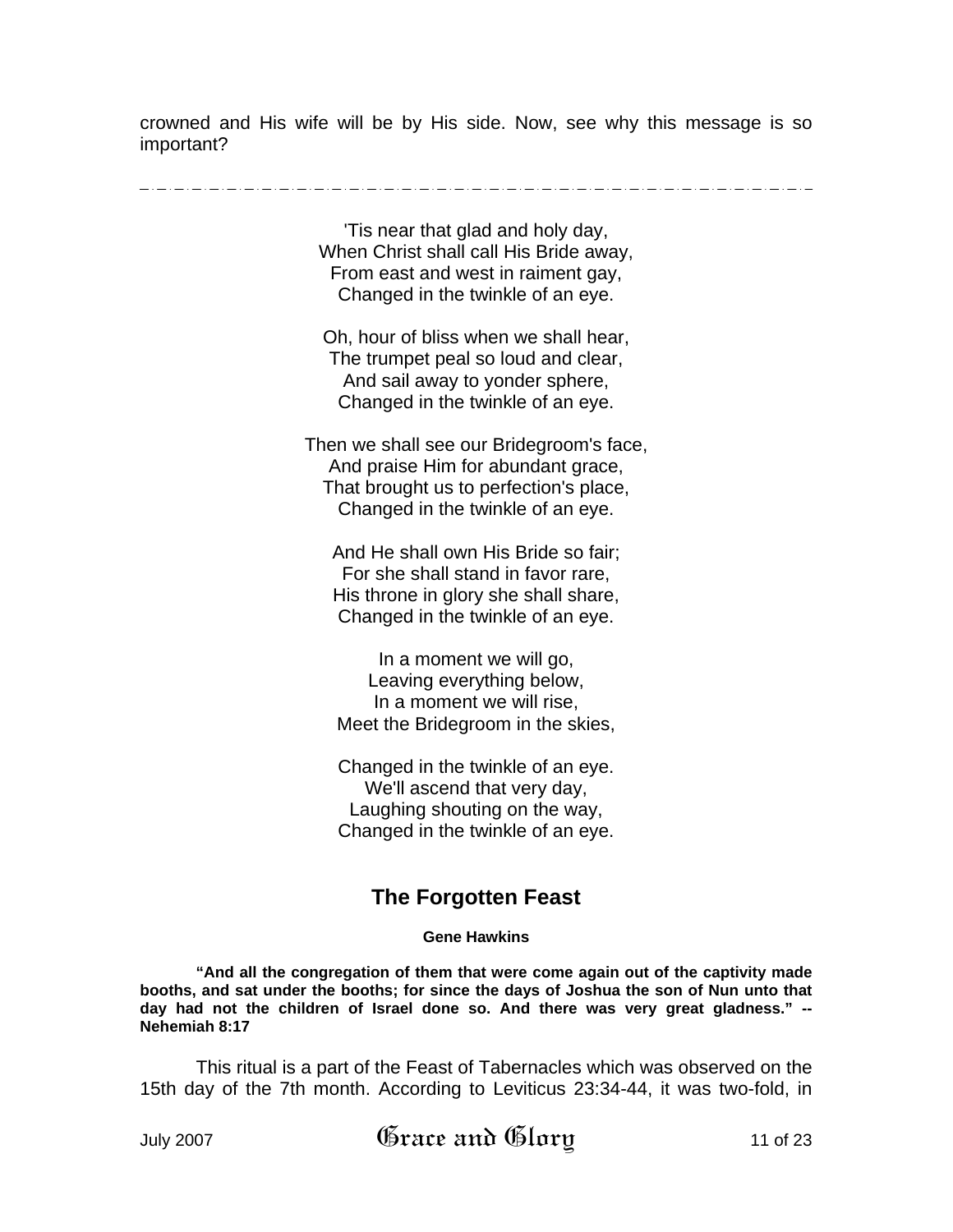that offerings were given daily during its seven day duration, and the people were to dwell in booths for that same period. Evidently they had observed this feast just sporadically. Ezra records the fact that it was observed by offering the prescribed sacrifices even after the captivity, but Nehemiah informs us that they had not kept the feast by dwelling in the booths, since the days of Joshua. That's a rather lengthy period of time.

There were 12 judges who had governed Israel. After that, the people demanded a king, and the first three reigned 40 years each. After Solomon, the kingdom was divided as "Israel and Judah." Israel, made up of ten tribes, had numerous kings, not one of them which was a good one. Judah had a total of seven godly kings, but ultimately both Israel and Judah were taken into captivity. After 70 years, the history of Judah resumes, as a remnant is allowed to return to Jerusalem and rebuild the temple. Artaxerxes, king of Persia, commissioned Ezra to return to Jerusalem to "set magistrates and judges, which may judge all the people that are beyond the river, all such as know the laws of thy God; and teach ye them that know them not" (Ezra 7:25). Some years after that, Nehemiah requested, and received permission from Artaxerxes to return to the promised land and rebuild the wall. That wall had now been finished (Nehemiah 6:15) and the Jews began to celebrate. They gathered together "as one man ... before the water gate and they spake unto Ezra the scribe to bring the book of the law of Moses" (Ch. 8:1). The discovery was made at this time that Israel had not observed completely the Feast of Tabernacles.

The booths were flimsy brush arbors wherein they were to dwell for the seven days, and symbolized God's protection when He had delivered them from Egypt and brought them into a very rich, but hostile land. It is also prophetic, and was fitting that Israel should keep this particular feast at this time. They were once again in a hostile land with no one but Jehovah to protect them. This symbolism points forward to a time when Israel will be gathered to their land once again, but their walled cities, great armaments and covenants with the nations will have failed them. They will learn that only God can defend them, and only the miniscule defense offered by these booths is needed. The time of this feast also coincided with their time of harvest, and is also called the "feast of ingathering" (Exodus 34:22). Also, we read: "Thou shalt observe the feast of tabernacles seven days, after that thou hast gathered in thy corn and thy wine" (Deut. 16:13). This feast is symbolic also of the time when Israel will dwell in their land in absolute peace, and enjoy tremendous prosperity.

Jesus observed this feast of tabernacles a scant six months before He was crucified. It was observed on the 15th day of the seventh month, while the Passover was celebrated on the 10' day of the first month of the following year. There is no record that the Jews offered sacrifices, or dwelled in booths. However, Jesus took advantage of a ritual the Jews had adopted, although God had not ordained it. History tells that the priests would form a line from the pool of Siloam to the temple. The first priest would draw a bucket of water from the pool, which would then be passed from priest to priest to the temple. The last priest would then pour out the water, evidently symbolic of Numbers 24:7: "He shall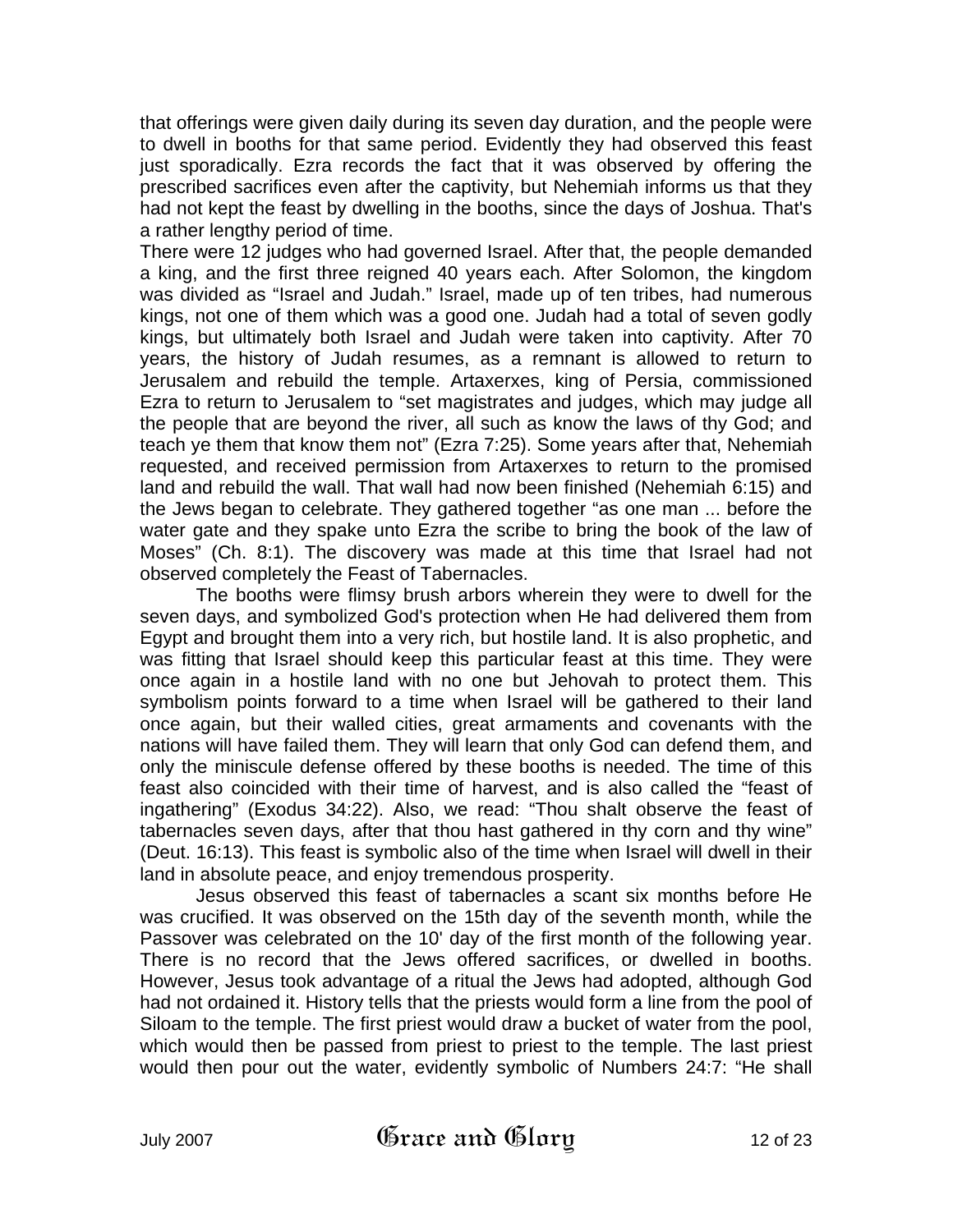pour the water out of his buckets, and his seed shall be in many waters, and his king shall be higher than Agag, and his kingdom shall be exalted."

This ritual was to remind them how God poured water out of the Rock in the wilderness, but when Israel came into the land of Canaan, such a miracle was no longer needed, for rains watered the Promised Land abundantly. Regardless of the reasons for which the Jews had adopted this practice, Jesus took advantage of it to preach the depth of the Gospel to them. "In the last day, that great day of the feast, Jesus stood and cried, saying, If any man thirst, let him come unto Me, and drink. He that believeth on Me, as the Scripture hath said, out of his belly shall flow rivers of living water. (But this spake He of the Spirit, which they that believe on Him should receive: for the Holy Ghost was not yet given; because that Jesus was not yet glorified" (John 7:37-39).

Some teachers use these "rivers of living waters" in reference to salvation, but Jesus declared plainly that He is speaking of the Holy Ghost. If some would conclude that being saved and filled with the Holy Spirit are the same experience, then we must conclude that the disciples and others who heard these words were not even saved until the Day of Pentecost, for we read, "the Holy Ghost was not yet given; because that Jesus was not yet glorified." Jesus, in fact, brings the two feasts, Pentecost and Tabernacles together, and Acts 2 records the fulfillment. Peter quoted from Joel in unfolding the mystery of Pentecost to the astonished bystanders, who thought the 120 were drunken with wine. "It shall come to pass in the last days, saith God, I will pour out of My Spirit upon all flesh; and your sons and your daughters shall prophesy, and your young men shall see visions, and your old men shall dream dreams: and on my servants and on my handmaidens I will pour out in those days of My Spirit; and they shall prophesy" (2:17-18).

There is an important contrast in the phraseology used by Joel and Peter. They were both inspired by the Holy Spirit and spoke absolute truth, but while Peter said, "in the last days," Joel said, "Afterward." Joel's "afterward" defines a distinct timeline. In Chapter 2:1-28, Joel describes the horrible devastation that is yet to occur in Israel, as well as worldwide. There will come a time, however, when Israel will learn through this great hardship, that they cannot trust the protection offered by the nations. The covenants and promises of peace will have failed miserably, and Israel will finally be forced to fall on their knees and cry out to their Messiah. This is when Joel declares: "Be glad then, ye children of Zion, and rejoice in the Lord your God; for He hath given you the former rain moderately, and He will cause to come down for you the rain, the former rain, and the latter rain in the first month." When Israel turns to the Lord, He will bring forth rain which will cause this desert land to blossom as a rose bush. Some people have declared that this promise has already been fulfilled, pointing to the great technology which have made small portions of the desert to thrive. However, all efforts of men today will be completely destroyed, and it will be the supernatural rainfall of God that will be the fulfillment of Isaiah 35:1. This will be after His chosen People have bowed their knees to Him. Then will come the abundance spoken of by Joel: "And the floor shall be full of wheat, and the fats shall overflow with wine and oil. And I will restore to you the years that the locust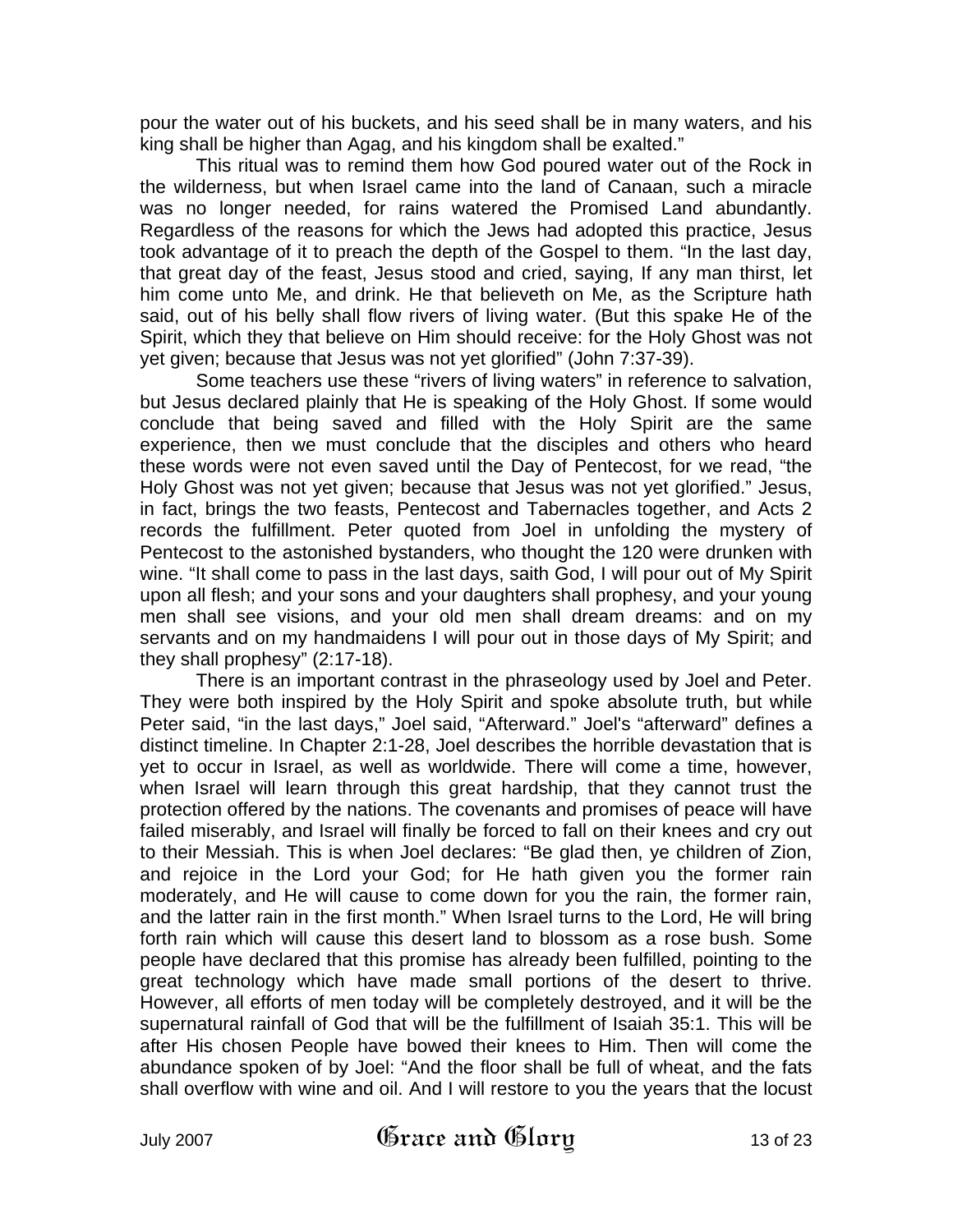hath eaten, the cankerworm, and the caterpillar, and the palmerworm, my great army which I sent among you. And it shall come to pass afterward, that I will pour out My Spirit."

These natural rains are a type of the spiritual rains that are to follow, when Israel as a nation will enjoy those glorious blessings and revelations of the Holy Spirit, that we, the Church, have been privileged to experience since the Day of Pentecost.

Joel and Peter both proclaim the advent of the Holy Ghost. But the times are different. Joel's "afterward" is only a part of Peter's "in the last days," which in reality began at Pentecost. This entire Church Age is a part of the Last Days; however, today we are living in the LAST of the Last Days. The judgment, of which Joel and Peter warned, is yet coming to pass. Although Peter declares the judgment, his primary thrust is in announcing the "rivers of water," promised by Jesus. The history of "Jesus of Nazareth," as He performed miracles, but was rejected of men, tortured, crucified, buried, and then raised from the dead the third day is found in Acts 2:22. Jesus had to be glorified before the Holy ghost could be poured out, as Verse 33 points out: "Therefore, being by the right hand of God exalted, and having received of the father the promise of the Holy Ghost, He hath shed forth this, which ye now see and hear."

It is interesting that Joel never mentions speaking in tongues; Peter asserts that the Holy Ghost "hath shed forth this which ye now see and HEAR." Joel omits this because "speaking in tongues" is sign given exclusively to the Church. This phenomenon does not occur in the Old Testament, nor is there any record of it happening during the Millennium, even though Joel's prophecy surrounds that time. Could it be that there will be only one language at that time? History tells us that there was only one language through the first ten chapters of Genesis. The language barrier did not begin until the tower of Babel, when God confused their one language into many. Be that as it may, God has given the sign of speaking in tongues only to the Church, and though men may try to reason this phenomenon away, Scripture has not removed this sign for the duration of the Church Age.

The Church Age was completely hidden from Joel and the other prophets, although some of them unwittingly wrote of it. Isaiah prophesied of the Day of Pentecost and God's purpose of this age in Chapter 28:9-13: Whom shall He teach knowledge? And whom shall He make to understand doctrine? Them that are weaned from the milk, and drawn from the breasts. For precept must be upon precept, precept upon precept; line upon line, line upon line; here a little, and there a little: For with stammering lips and another tongue will He speak to the people. To whom He said, this is the rest wherewith ye may cause the weary to rest; and this is the refreshing; yet they would not hear. But the Word of the LORD was unto them precept upon precept, precept upon precept; line upon line, line upon line; here a little, there a little; that they might go, and fall backward, and be broken and snared, and taken."

These words are a beautiful outline describing the ministry of the Holy Ghost during this Church Age. Jesus defined Him as "The Spirit of Truth ... He dwelleth with you and shall be IN you" (John 14:17). He also asserts that He is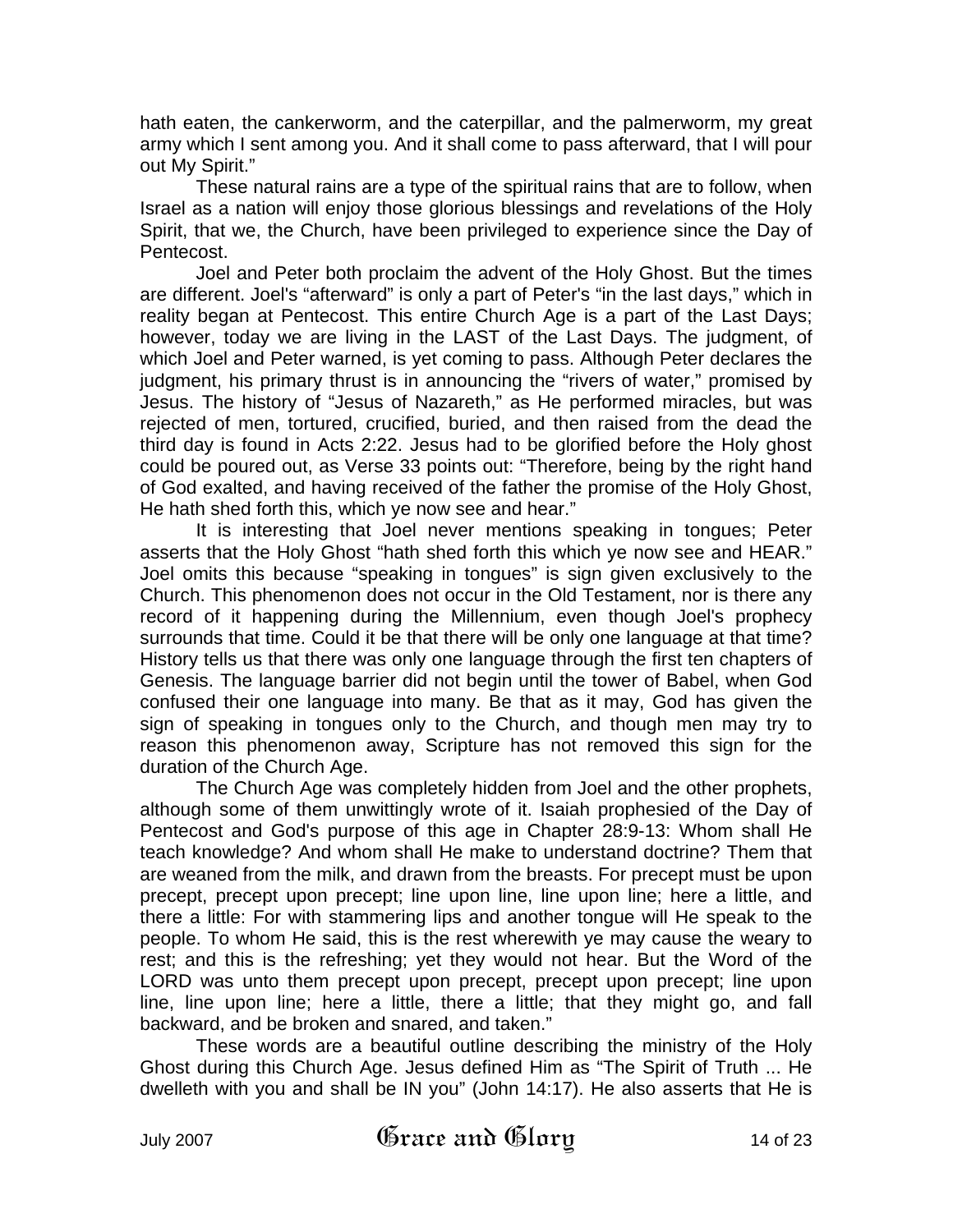"The Spirit of Truth which proceedeth from the Father; He shall testify of me" (John 15:26). The above is a direct reference to Isaiah's description as those to be "weaned from the milk and drawn from the breasts." In addition, John 16:13 also refers to them: "Howbeit when He the Spirit of Truth is come, He will guide you into all truth; for He shall not speak of Himself, but whatsoever He shall hear, that shall He speak: and He will show you things to come." This is the purpose for the Church today. God has made provision for the Holy Ghost to lead us into all Truth, that we might grow up in Christ in all things. When the Church, as a whole, refuses this glorious experience and rejects the initial infilling, marked by "speaking in tongues," they are in fact also rejecting the "rivers of water" promised by Jesus in John 7.

It is imperative that we do not forget to observe this most glorious "feast" in our experience today. We must discover the refreshing waters of His Spirit. We will come to complete rest and refreshment which results from the fullness and ongoing ministry of the Holy Ghost in our lives.

\* \* \* \* \* \* \* \* \* \* \* \* \* \* \* \* \* \*

# **GREAT REJOICING IN MY SOUL**

There are peace and rest and glory in my soul; For the power of redemption, this the goal. Since the Holy Word, the Seed, planted in my heart indeed; There's a song of great rejoicing in my soul.

I was crucified with Christ, He paid my toll. He's my present joyous Life, my future Goal. On His Word I'm daily fed, growing up into my Head. There's a song of great rejoicing in my soul.

There is healing for my body, I am whole; For the Holy Spirit has complete control. Simply trusting in the Word, sweetest that was ever heard, There's a song of great rejoicing in my soul.

There is Pentecostal Power in my soul, In His temple, bells of grace and glory toll. With the Truth my heart's on fire, I enjoy the heav'nly choir, There's a song of great rejoicing in my soul. --- A. S. Copley (Grace & Glory Carols)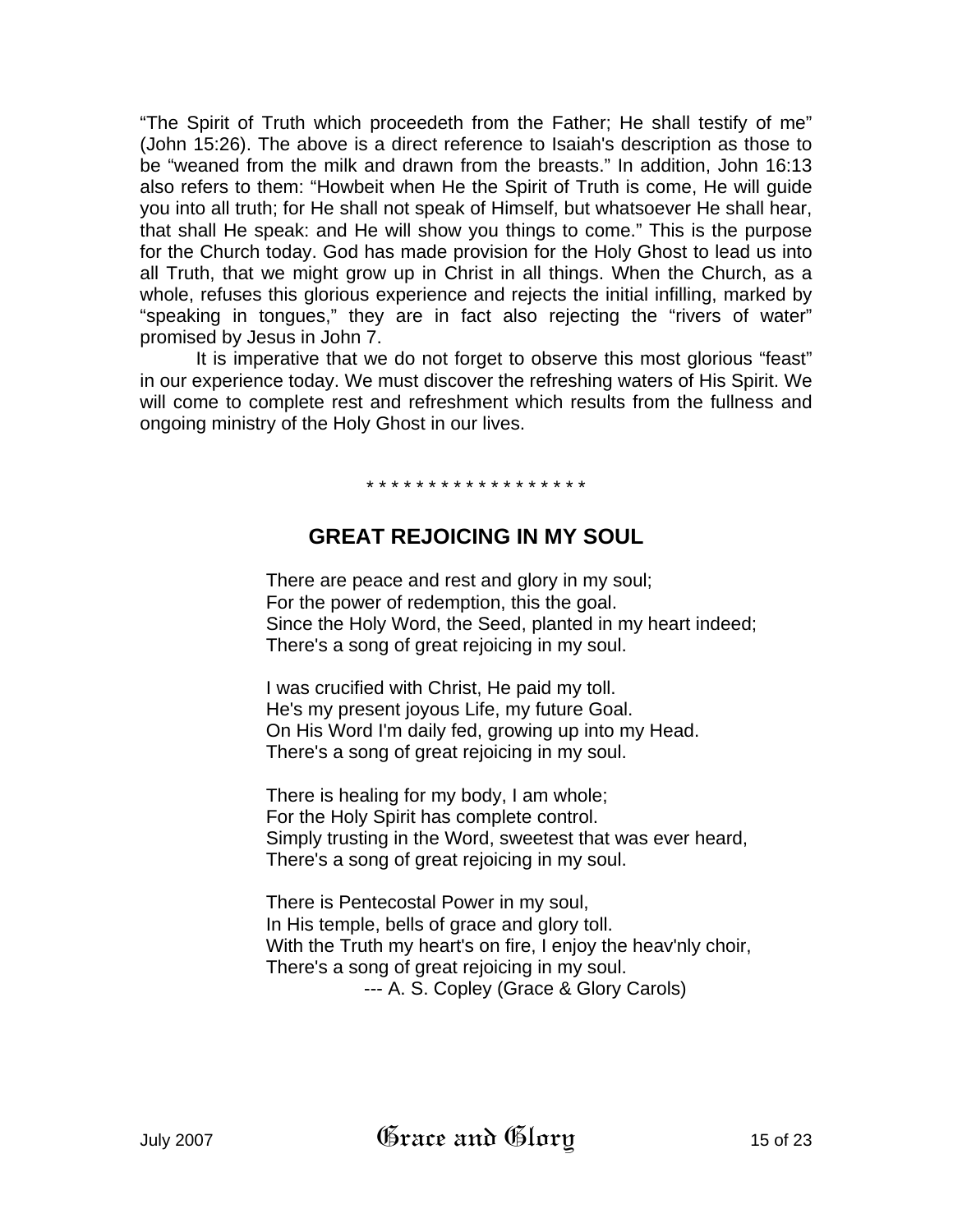Go on sowing! Though yet no life appears, The seed is incorruptible; 'Tis working through the years. Go on sowing! Thou may'st not reaper be, Yet with the reaper shall rejoice Throughout eternity.

## **"BE STILL, AND KNOW THAT I AM GOD"**  Psalm 46:10

There is immense power in stillness. A great saint once said, "All things come to him who knows how to trust and be silent." The words are pregnant with meaning. A knowledge of this fact would immensely change our ways of working. Instead of restless struggles, we would "sit down" inwardly before the Lord; and would let the Divine forces of His Spirit work out in silence the ends to which we aspire. You may not see or feel the operations of this silent force; but be assured it is always working mightily, and will work for you, if you only get your spirit still enough to be carried along by the currents of its power. Hannah Whitall Smith

\* Incarnation is not evolution. It is a revolution. It is a denial that the original creation can produce anything for God. Otherwise, why the incarnation?

\* Christ will not live in the parlor of our hearts, if we entertain the devil in the cellar of our thoughts.

\* It is not so important to be serious, as it is to be serious about important things. The monkey wears an expression of seriousness which would do credit to any scholar, but the monkey is serious because he itches.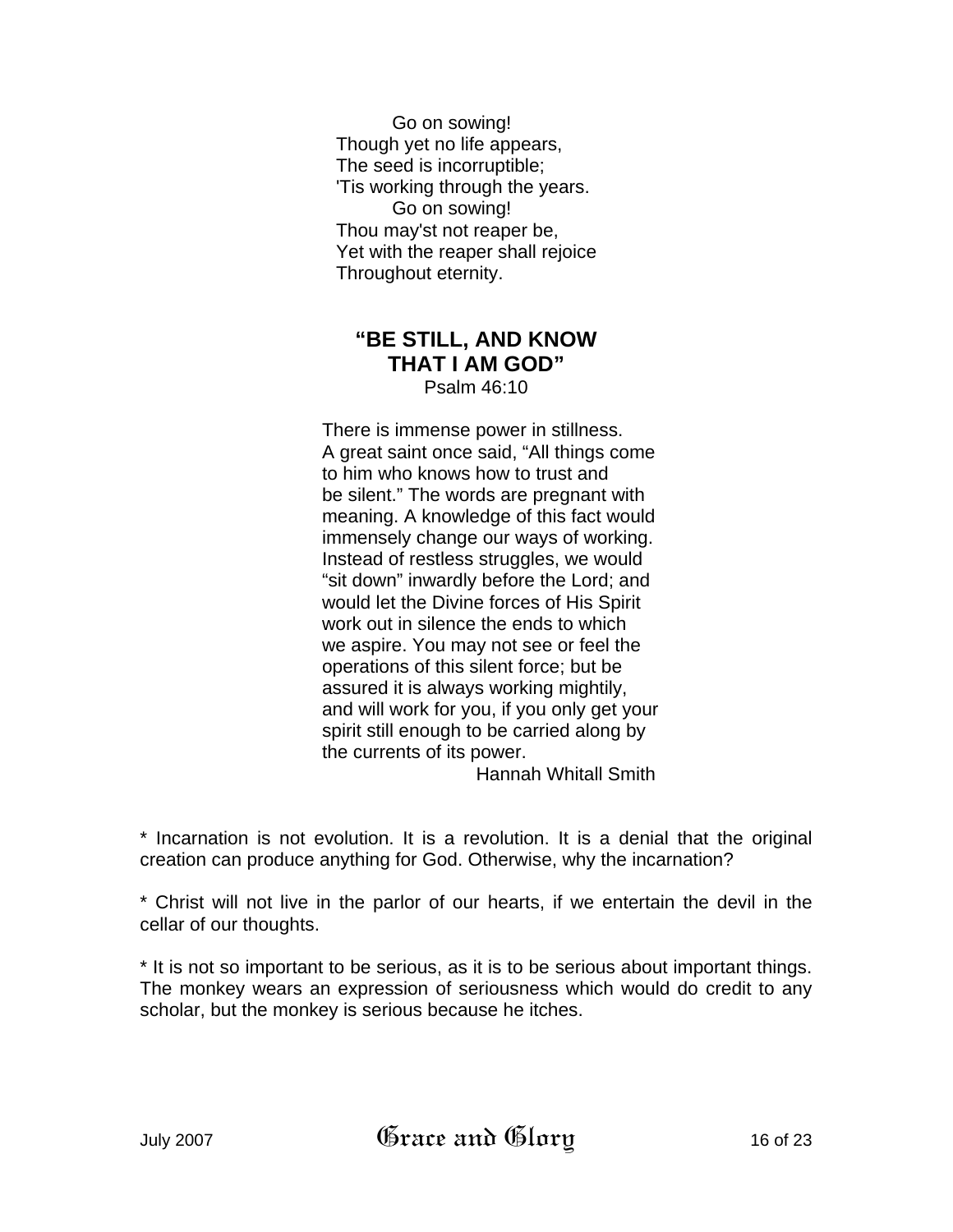# **THE STORIES OF LUKE**

Mary the Mother of Jesus, Part 2

#### Ty Robinson

This interesting story comes from Luke 2:1-20, where there is found a tremendous amount of information. It is important that we clearly understand what took place. Some people have concluded that this is not a unique account of Luke's, for Matthew 1 & 2 also records the story of the birth of Jesus. Matthew does not record the same story.

In Luke 1:26-38, the angel Gabriel appeared to Mary and told her she would become the mother of Jesus. In Matthew 1:18-25, the angel of the Lord appeared to Joseph, and told him that Mary was with child, and not to be afraid to marry her. "Then Joseph being raised from sleep did as the angel of the Lord had bidden him, and took unto him his wife; and knew her not (had no marital relations with her) till she had brought forth her firstborn son; and he called His name JESUS." (1:24-25).

In Matthew 2, we do not find the baby Jesus in a manger, but rather as a "young child," a fact mentioned nine times. Comparing Matthew 2:7 with 2:16, He was two years old. Also in Matthew two, we read of the "wise men from the East, and they visited Jesus in a "house" not a manger. The number of wise men is not mentioned, but they brought three gifts: gold, frankincense and myrrh. Gold was a gift for royalty, a king; frankincense a gift for a priest, and myrrh, a gift for a prophet. These gifts showed symbolically that these wise men knew that Jesus was special. Did they know that Jesus was to be King of kings; the great High Priest and the Prophet of Nazareth of Galilee? It must have been revealed to them that Jesus was King of the Jews, because of their question, Matthew 2:2. There is a lot more to be said about Matthew's account, but for now the focus is on what Luke had to say about the birth of Jesus.

In Luke 2:1-5, we read that Joseph went up from Galilee, out of the city of Nazareth, and came into the city of David, called Bethlehem. Mary was also from Nazareth, for the angel, Gabriel, was sent to Nazareth where Joseph and Mary lived. Note also 2:39, at the conclusion of their trip: "And when they had performed all things according to the law of the Lord, they returned into Galilee, to their own city Nazareth. So, it is plain to see that the wise men were led by the star to Nazareth, which means "the guarded one."

The Roman method of paying taxes was where one lived, which is logical; however, the Jewish custom was to pay them at the city of one's extraction. Joseph and Mary both came from the royal line of David, and would have been enrolled by Jewish custom according to the tribes and families of Israel. Since his family had its land inheritance near the city of David, Bethlehem, that is where they went. The distance between Nazareth and Bethlehem is around 85 miles. Joseph and Mary made the trip, when Mary was "great with child."

It was while they were there, "the days were accomplished that she should be delivered. And she brought forth her firstborn son, and wrapped him in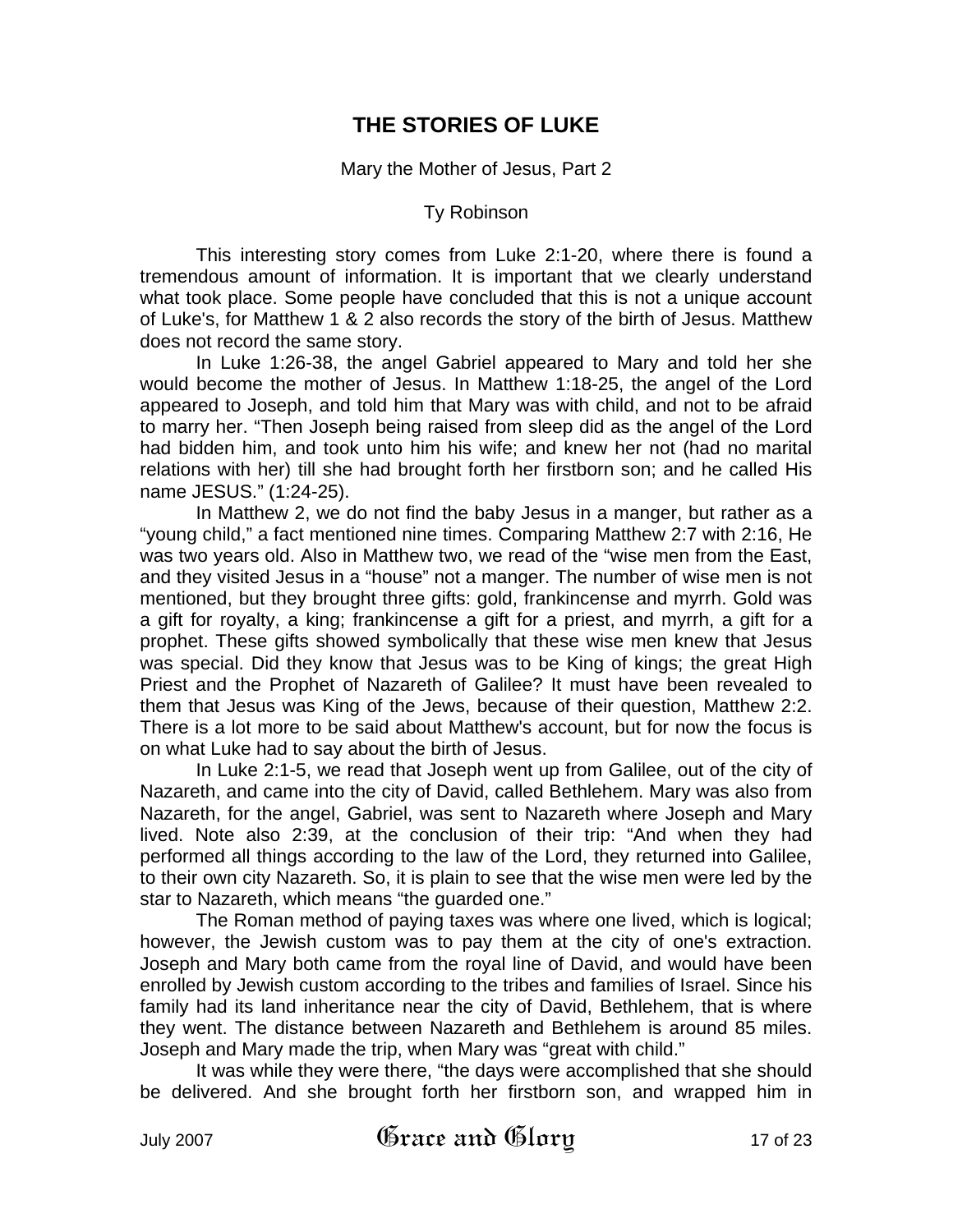swaddling clothes, and laid Him in a manger; because there was no room for them in the inn." Had the world known who Jesus really was, there would have been room made for Him, but we read in John 1:11: "He came unto His own, and His own received Him not." In a sense, Jesus began to suffer from the time He was born.

How many people were looking for the coming of Jesus at this time? There were four that we know of from the record. Mary, Joseph, Elisabeth and Zacharias, her husband. Later, we read of Simeon: "and it was revealed unto him by the Holy Ghost, that he should not see death, before he had seen the Lord's Christ (or, Anointed One). Anna also was another one who was looking for Jesus to come - Luke 2:26 - 38. But, like today, there were relatively few people who were looking for His birth, just as the small number looking for the soon-coming of our Lord Jesus Christ.

However, at His first advent, there were certain ones privileged to receive the news of our Savior's birth immediately. "And there were in the same country shepherds abiding in the field, keeping watch over their flock by night" - 2:8. Let's focus on the shepherds for a moment, and begin to understand their importance in this story of Luke's. The shepherds were the keepers of sheep. Abel is the first sheepkeeper of Scripture (Genesis 4:2). He is also the first worthy of faith listed in Hebrews 11:4. Perhaps the sheep spoken of here were descendants of the sheep David himself watched over in his youth.

There were five tasks of a Near Eastern shepherd listed in Strong's Concordance: (1) To watch for enemies trying to attack the sheep. (2) To defend the sheep from attackers. (3) To heal the wounded and sick sheep. (4) To find and save lost or trapped sheep. (5) To love them, sharing their lives, and so earning their trust. This brings more meaning to the following statements concerning Jesus: "I am the good Shepherd: the good Shepherd giveth His life for the sheep" (John 10:11). "I am the good Shepherd, and know my sheep, and am known of mine" (10:14). My sheep hear my voice, and I know them, and they follow me" (10:27). Paul wrote in Hebrews 13:20: "Our Lord Jesus, that great Shepherd of the sheep." In Acts 20:28, Paul makes this statement to the Ephesian elders: "Take heed therefore unto yourselves, and to all the flock, over the which the Holy Ghost hath made you overseers, to feed the Church of God, which He hath purchased with His own blood" (Acts 20:28).

The reason these shepherds were watching their flock by night was that it was lambing season, and the beasts of prey were lurking nearby, for new born lambs were easy targets. Also, shepherds often needed to help the sheep giving birth. No doubt, it was Springtime when Jesus was born. Consider these tender compassionate shepherds as they helped and protected the sheep, and especially the new born lambs, and who didn't know what was about to happen to them. God saw to it that they were the very first to see that most precious and tender Newborn Lamb of God, the Baby Jesus! Some 30 years later, John the baptizer would announce to the world: "Behold, the Lamb of God!" (John 1:29 & 36).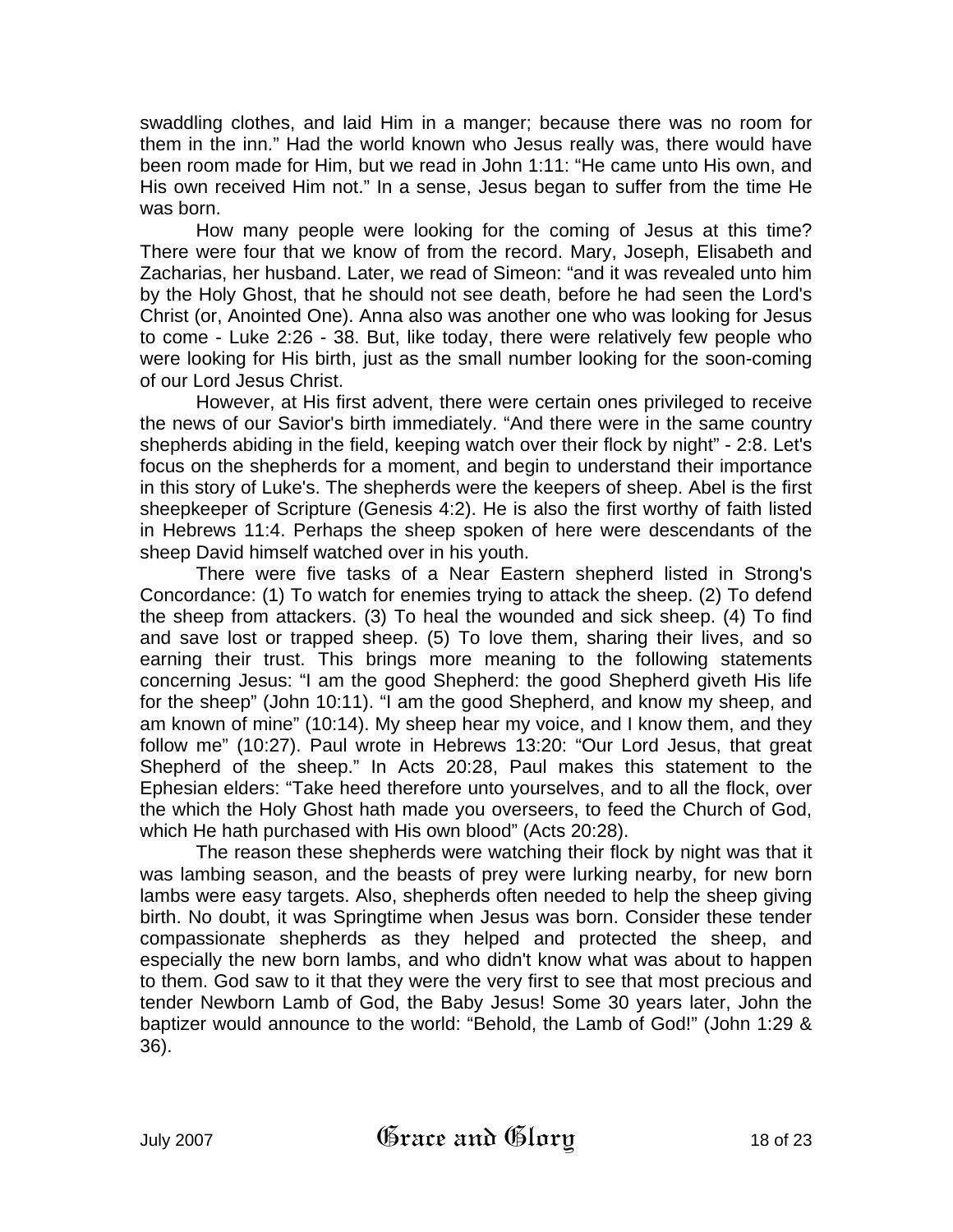Have you ever thought why the shepherds were thus privileged? Pastors are sometimes referred to as shepherds, but more correctly they are overseers of the sheep, like a shepherd. They are to feel their flocks. True pastors always point their sheep to "Behold, the Lamb of God, which taketh away the sin of the world." Jesus told Peter three times in John 21 to "Feed My sheep." In Luke 2, What were these shepherds' names? How many shepherds were there? How many sheep did they have? This information is not given us, because the focus was not to be upon the shepherd, who he was, what he was wearing, what kind of books he read, or what kind of books he wrote, nor how many sheep he had, but the focus was on Jesus. There were then to spread the good tidings of great joy, that there is a Savior, who is Christ the Lord! Jesus should always be the center of attention, the focus of all pastors!

The multitude of heavenly hosts who announced the birth of Jesus to the shepherds were angels. Hebrews 1:6 states: "And again, when He bringeth in the first begotten into the world, He saith, And let all the angels of God worship Him." Why were these angels so excited to pass this news on concerning Jesus? Because they hadn't seen Him for nine months! I imagine every angel in heaven silently stole a look of Baby Jesus, as they passed back into heaven that night. What a unique and grand sight the shepherds witnessed that same night! Note further in Verse 13, that these angels were not singing, but rather, "saying." No where in Scripture will you find angels singing.

"And it came to pass, as the angels were gone away from them into heaven, the shepherds said one to another, Let us now go even unto Bethlehem, and see this thing which is come to pass, which the Lord hath made known unto us. And they came with haste, and found Mary, and Joseph, and the Babe lying in a manger. And when they had seen it, they made known abroad the saying which was told them concerning the Child" (Luke 2:15-17). Note two things from these verses. First, the shepherds came with haste to witness the birth. Secondly, these shepherds did not keep silent about what they were shown. The word "abroad" means to make known thoroughly; to make known abroad, to publish abroad. Verse 18 confirms their witnessing: "And all they that heard it wondered at those things which were told them by the shepherds." Note also that those shepherds could not testify of Jesus without first having Christ revealed to them.

Why is it in Matthew 2, when the wise men came from the East unto Jerusalem, some two years later, that no one could be found who knew where Jesus was? It was because the wrong people were being asked. Herod sought the answers to his questions about Jesus from the chief priests and scribes. Supposedly, they would know. They were religious leaders, the educated ones. Herod never consulted the shepherds. He wouldn't have listened the them anyway, for they were only shepherds; they weren't supposed to know anything. This goes to show that you can have all the education you can get and surround yourself with so-called smart people, and be totally ignorant of the most important knowledge in life, that, being Jesus. The shepherds didn't know a lot about Jesus, but they knew He was the Savior. "And the shepherds returned, glorifying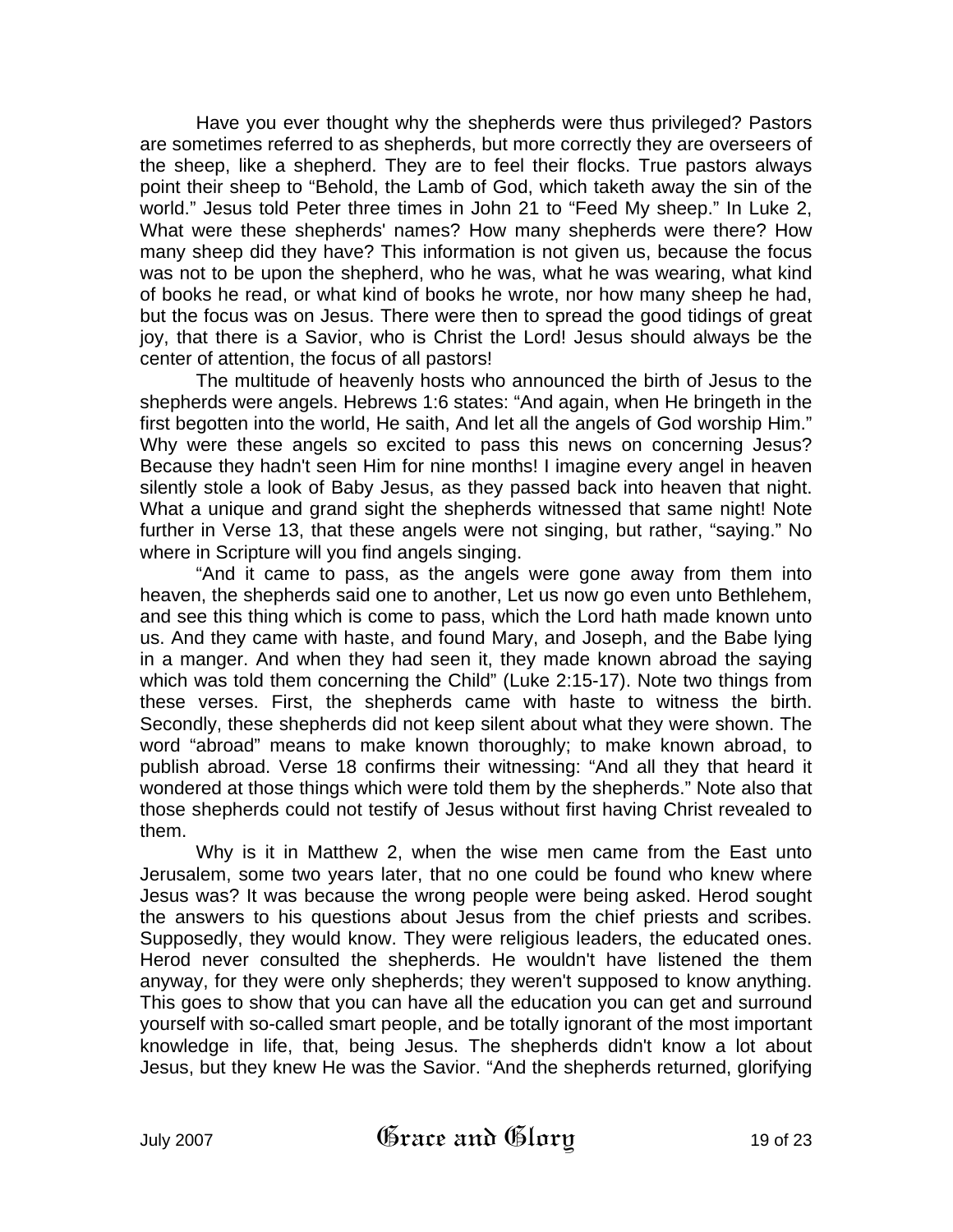and praising God for all the things that they had heard and seen, as it was told unto them" (2:20).

What about Mary? "Mary kept all these things, and pondered them in her heart" (2:19). Later, the same statement is seen (2:5 1). There are two rarely used Greek words that are translated "kept" in these verses. The word "kept" in Verse 19 means to Preserve, to keep a thing from perishing, or being lost. In Verse 51, it means "to keep continually, or carefully." She pondered all these things for years. The six statements of Mary recorded in Scripture are found (1) in Luke 1:34; (2) Luke 1:38; (3) Luke 1:46-55. (4) Luke 2:48. (5) John 2:3, and (6) John 2:5. The statements found in Luke 1, were made before Jesus was born. In Luke 2:48, Jesus was 12 years old. The statements in John 2 were made after she had pondered these many things about Jesus in her heart, and all that she had witnessed of Him. In all that time, she had never seen Jesus fail, she had never heard him lie; she had never seen Him unable to solve a problem. She found Him full of grace and truth, and saw nothing that He couldn't do.

It was really John's job to introduce Jesus unto this sinful world; yet in this study, the shepherds were given the first opportunity to witness of Him. Mary knew who Jesus was, yet she kept her silence about Him for 30 years, pondering in her heart, yet kept her silence about Him. May we be more like the shepherds, who make known abroad what little they did know of Jesus.

"But of the times and seasons, brethren, ye have no need that I write unto you. For yourselves know perfectly that the day of the Lord so cometh as a thief in the night. For when they shall say, Peace and safety; then sudden destruction cometh upon them, as travail upon a woman with child; and they shall not escape. But ye brethren, are not in darkness that that day should overtake you as a thief. Ye are all the children of light, and the children of the day; we are not of the night, nor of darkness. Therefore let us not sleep, as do others, but let us watch and be sober" (I Thessalonians 5:1-6). The shepherds were away at night, watching, and they were among the first to see and to be with Jesus at His first coming. May be like the shepherds, awake and watching, so that we will be in that first rank to see Jesus, and be with Him at His second coming!

\* \* \* \* \* \* \* \* \* \* \* \* \* \* \* \* \* \* \*

I Love To Tell The Story

I love to tell the story of unseen things above, Of Jesus and His glory, of Jesus and His love. I love to tell the story, because I know 'tis true; It satisfies my longings as nothing else can do.

I love to tell the story, more wonderful it seems Than all the golden fancies of all our golden dreams. I love to tell the story, it did so much for me; And that is just the reason I tell it now to thee.

July 2007  $\mathfrak{G}$ race and  $\mathfrak{G}$ lory 2007 200f 23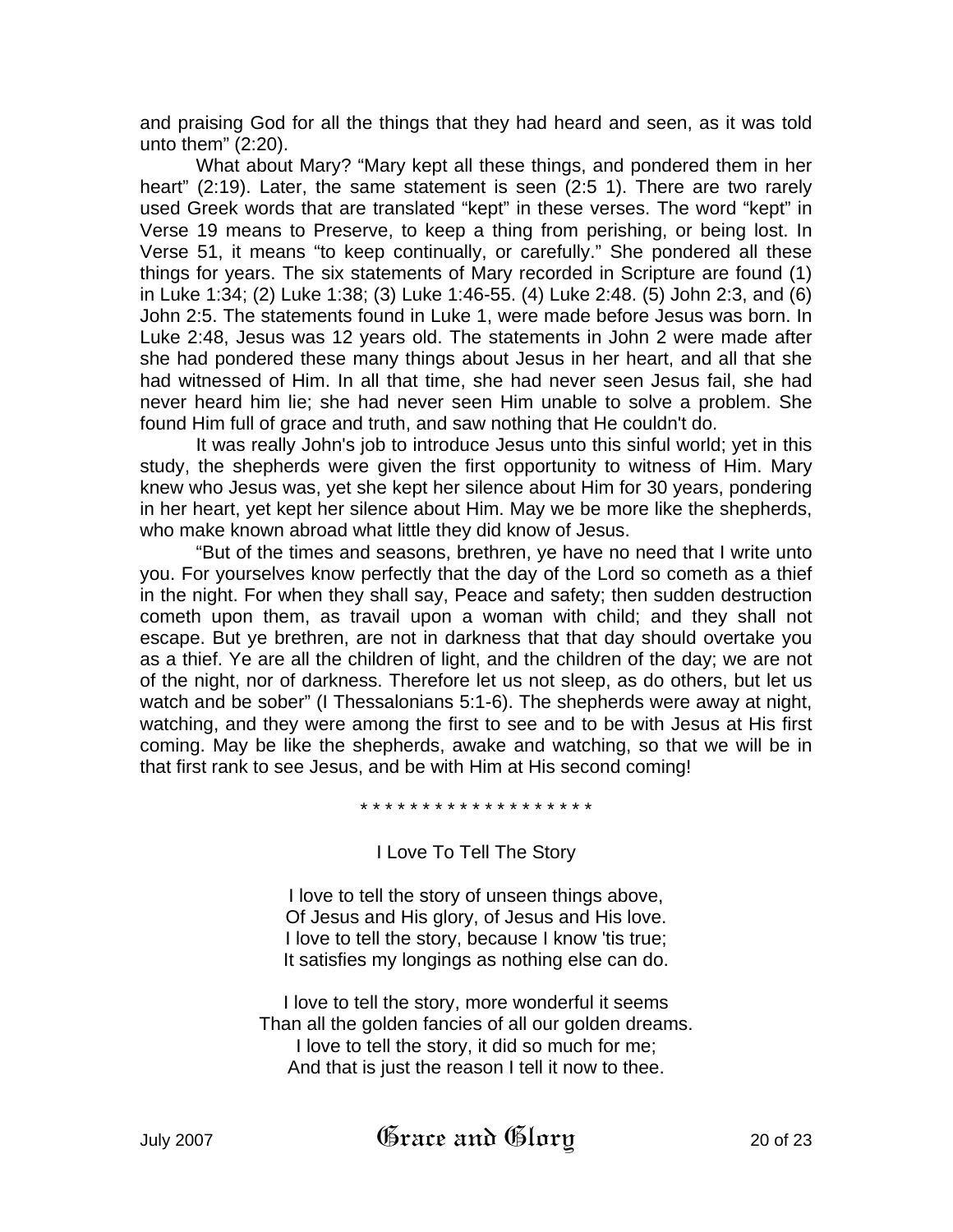I love to tell the story, 'Tis pleasant to repeat What seems, each time I tell it, more wonderfully sweet. I love to tell the story, for some have never heard The Message of Salvation from God's own holy Word. -- Catherine Hankey

## **SOMEBODY CARES**

"Somebody knows when your heart aches, And everything seems to go wrong; Somebody knows when the shadows Need chasing away with a song. Somebody knows when you're lonely, Tired, discouraged, and blue; Somebody wants you to know Him, And know that He dearly loves you.

Somebody knows when you're tempted, And the world grows dizzy and dim; Somebody cares when you're weakest, And farthest away from Him. Somebody grieves when you've fallen, Though you're not lost from His sight; Somebody waits for your coming, Taking the gloom from your night.

Somebody loves you when weary; Somebody loves you when strong; Always is waiting to help you. Watches you - one of the throng, Needing His friendship so holy. Needing His watch care so true. His Name? We call His Name. Jesus. He loves ev'r one, He loves you.

Our Lord is now rejected, And by the world disowned, By the many still neglected, And by the few enthroned; But soon He'll come in glory! The hour is drawing nigh, For the crowning day is coming By and by.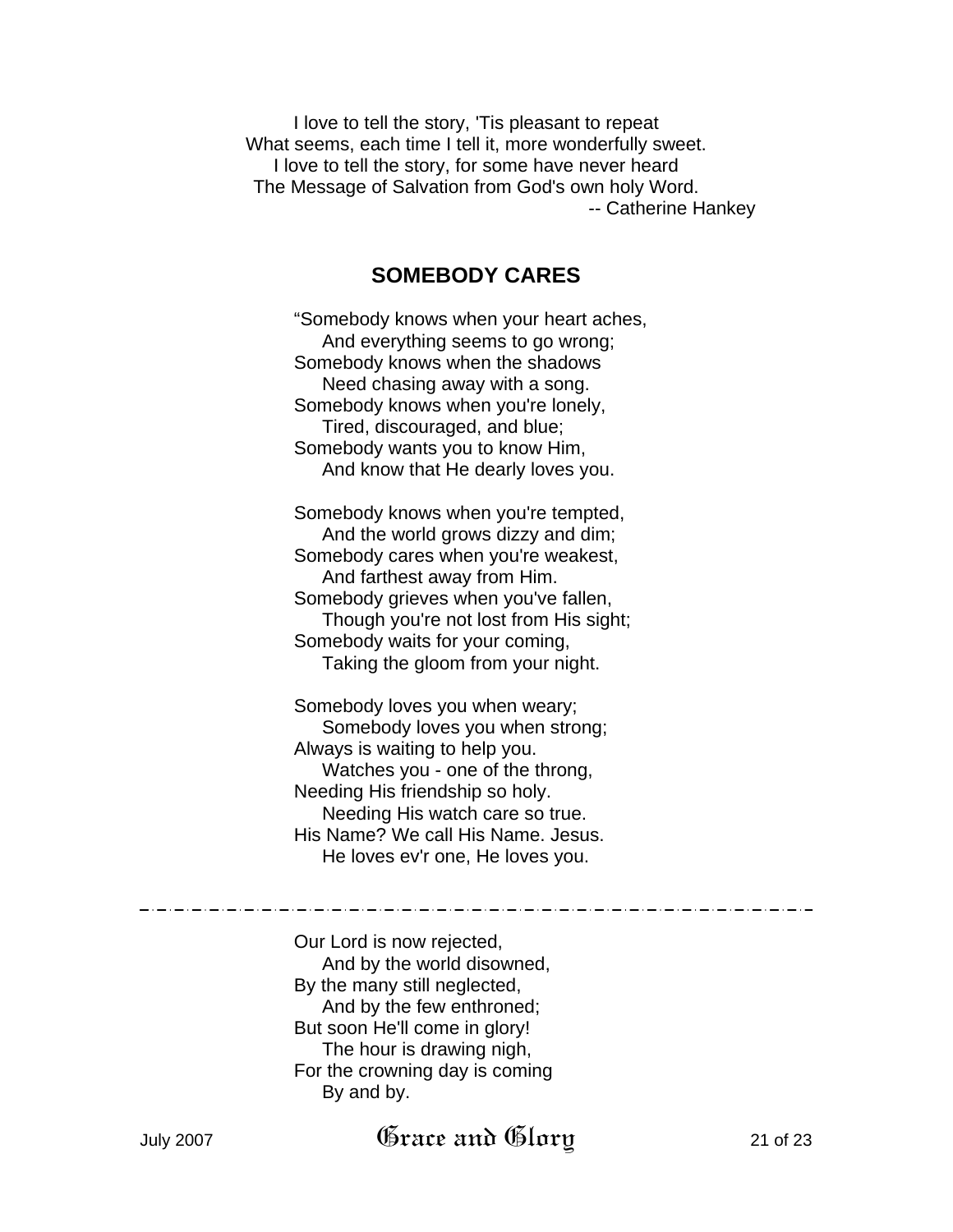The heavens shall glow with splendor; But brighter far than they The saints shall shine in glory, As Christ shall them array: The beauty of the Saviour Shall dazzle every eye In the crowning day that's coming By and by.

D. W. Whittle

## **OUR HERITAGE**

Immediately after creating the Declaration of Independence, the Continental Congress voted to purchase and import 20,000 copies of Scripture for the people of this nation. Patrick Henry, who is called the firebrand of the American Revolution, is still remembered for his words, "Give me liberty, or give me death;" but in current textbooks, the context of these words is omitted.

He actually said, "An appeal to arms and the God of hosts is all that is left us. But we shall not fight our battle alone. There is a just God who presides over the destinies of nations. The battle, sir, is not to the strong alone. Is life so dear, or peace so sweet to us to be purchased at the price of chains and slavery? Forbid it Almighty God. I know not what course others may take, but as for me, give me liberty, or give me death."

Was Patrick Henry a Christian? The following year, 1776, he wrote this: "It cannot be emphasized too strongly or too often that this great nation was founded not by religionists, but by Christians; not on religions, but on the Gospel of Jesus Christ. For that reason alone, people of other faiths have been afforded freedom of worship here."

Consider also these words that Thomas Jefferson wrote in the front of his well-worn Bible: "I am a real Christian; that is to say, a disciple of the doctrines of Jesus. I have little doubt that our whole country will soon be rallied to the unity of our Creator." He was also the chairman of the American Bible Society, which he considered his highest and most important role.

On July 4, 1821, President Adams said, "The highest glory of the American Revolution was this: It connected in one indissoluble bond the principles of civil government with the principles of Christianity."

Calvin Coolidge, our 30th President reaffirmed this truth when he wrote: "The foundations of society and our government rest so much on the teachings of the Bible, that it would be difficult to support them if faith in these teachings would cease to be practically universal in our country."

In 1782, the United States Congress voted this resolution: "The Congress of the United States recommends and approves the Holy Bible for use in all schools."